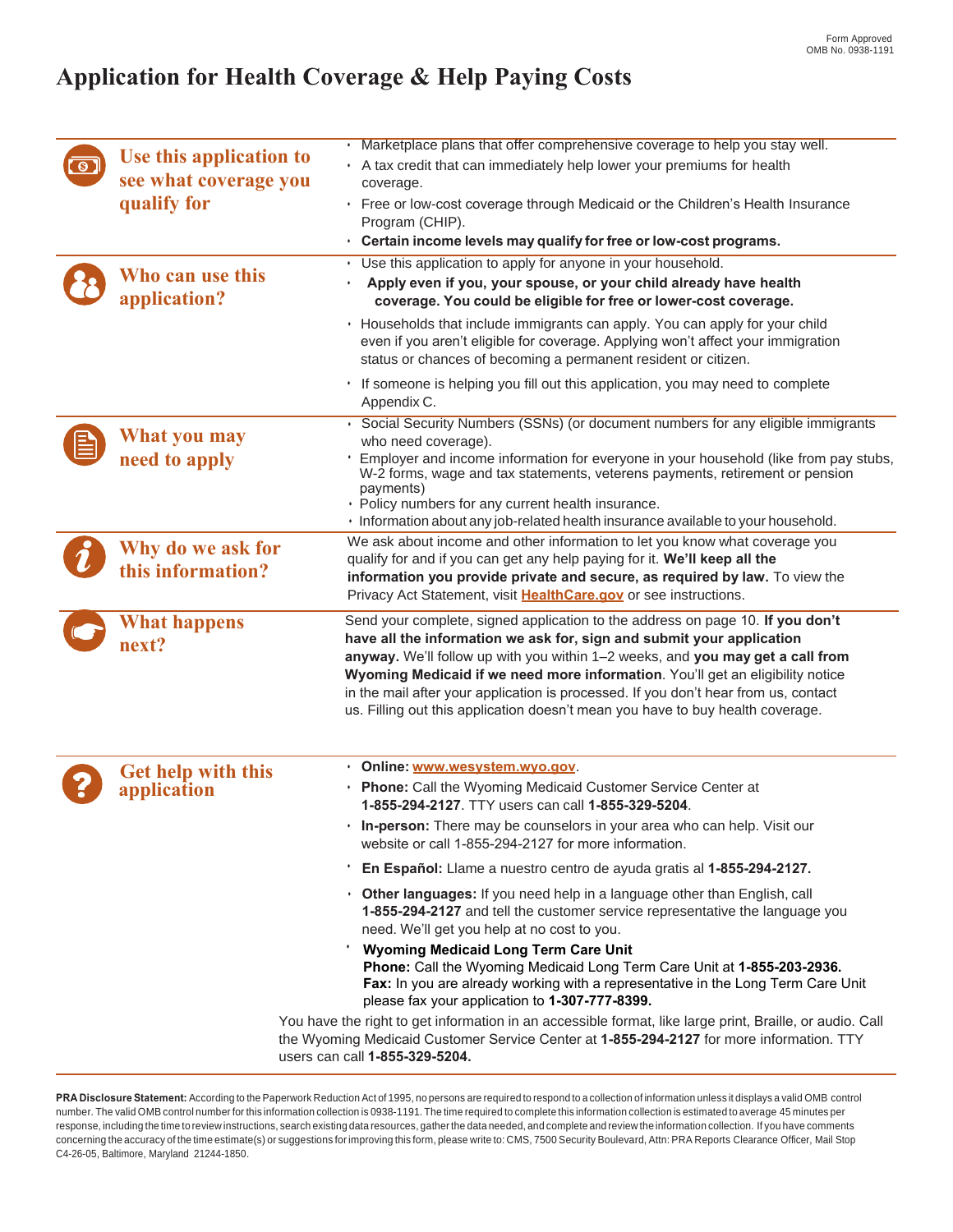### **STEP 1: Tell us about yourself.**

| 1. First name                                        | Middle name                                                                                               |           | Lastname                | <b>Suffix</b>                                                                                                                                  |
|------------------------------------------------------|-----------------------------------------------------------------------------------------------------------|-----------|-------------------------|------------------------------------------------------------------------------------------------------------------------------------------------|
| 2. Home address (Leave blank if you don't have one.) |                                                                                                           |           |                         |                                                                                                                                                |
| 4. City                                              |                                                                                                           | 5. State  | 6. ZIP code             | 7. County                                                                                                                                      |
| 8. Mailing address (if different from home address)  |                                                                                                           |           |                         |                                                                                                                                                |
| 10. City                                             |                                                                                                           | 11. State | 12.ZIP code             | 13. County                                                                                                                                     |
| 14. Phone number<br>V                                |                                                                                                           |           | 15. Second phone number |                                                                                                                                                |
| 16.                                                  |                                                                                                           |           |                         | Would you like to recieve information about your application, benefits or other important notifications from the Wyoming Department of Health? |
| Email                                                |                                                                                                           |           |                         |                                                                                                                                                |
| Text<br>$\bigcirc$ Yes $\bigcirc$ No                 | Preferred Number:                                                                                         |           |                         |                                                                                                                                                |
|                                                      | 17. If you are currently recieving electronic notifications and would like to opt out, please check here: |           |                         | <b>Both</b><br>Text<br>Email<br>$\left(\right)$<br>(                                                                                           |
| 18. Preferred language:<br>Written                   |                                                                                                           |           | Spoken                  |                                                                                                                                                |
|                                                      |                                                                                                           |           |                         |                                                                                                                                                |

#### **Who do you need to include on this application?**

Complete the Step 2 pages for each person in your household, even if the person has health coverage already. The information in this application helps us make sure everyone gets the best coverage they can. The amount of help or type of program you qualify for is based on the number of people in your household and your household income. If you don't include someone, even if they already have health coverage, your eligibility results could be affected.

#### **For adults who need coverage:**

#### *Include these people even if they aren't applying for health coverage for themselves:*

- Any spouse
- Any child under age 21 they live with, including stepchildren
- Any other person on the same federal income tax return (including any children over age 21 who are claimed on a parent's tax return). You don't need to file taxes to get health coverage.

### **For children under age 21 who need coverage:**

*Include these people even if they aren't applying for health coverage themselves:*

- Any parent (or stepparent) they live with
- Any sibling they live with
- Any child they live with, including stepchildren
- Any spouse they live with
- Any other person on the same federal income tax return. You don't need to file taxes to get health coverage.

#### **Complete Step 2 for each person in your household.**

Start with yourself, then add other adults and children. If you have more than 6 people in your household, you'll need to make a copy of the pages and attach them.

You don't need to provide immigration status or SSNs for household members who don't need health coverage. We'll keep all the information you provide private and secure, as required by law. We'll use personal information only to check if you're eligible for health coverage.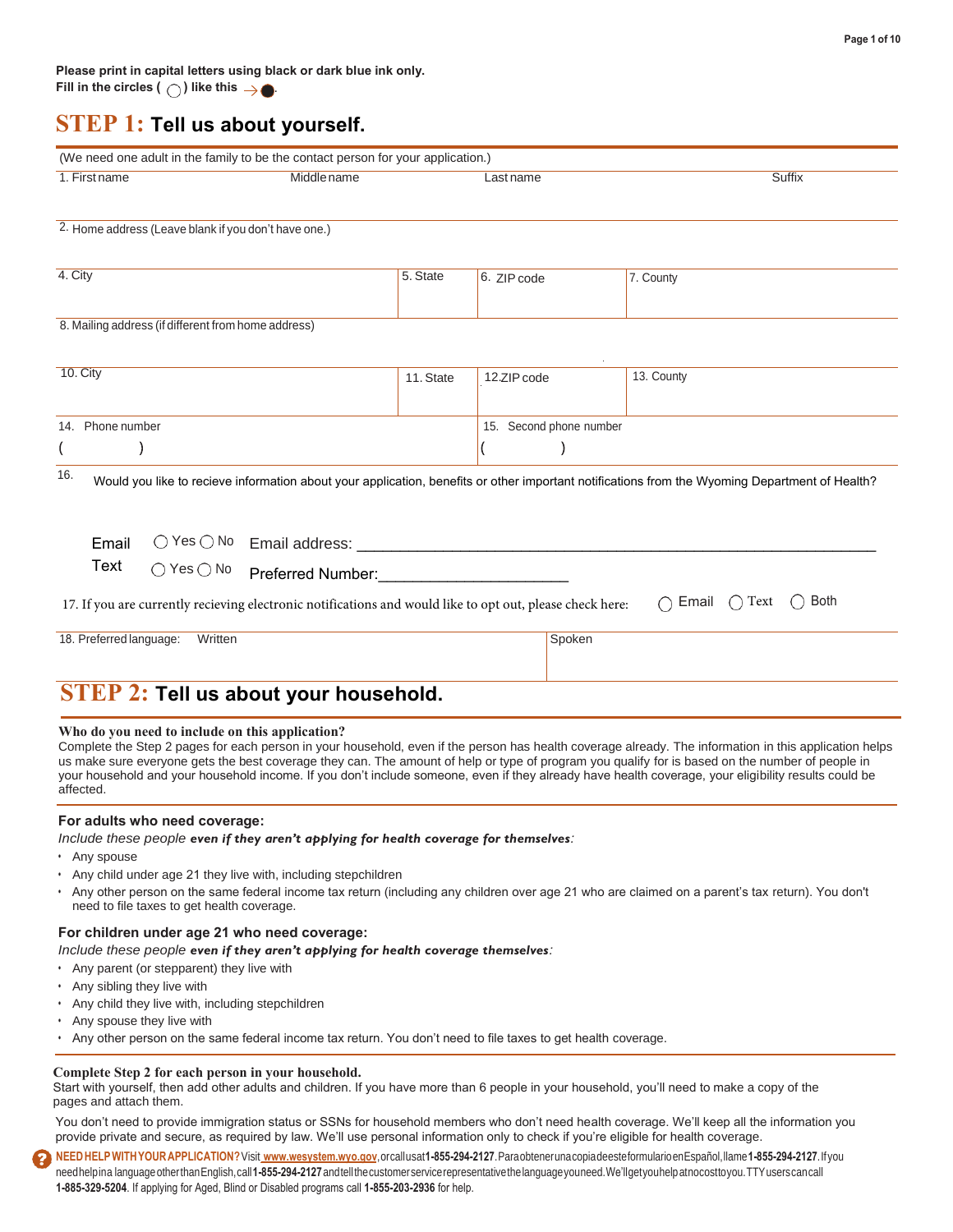#### **Page 2 of 10**

## **STEP 2: PERSON 1 (Start with yourself.)**

Complete Step 2 for yourself, your spouse/partner anddependents who live with you, and/or anyone on your same federal income tax return if you file one. See page 1 for more information about who to include. If you don't file a tax return, remember to still add the people in your household.

| 1. First name                                                                                                                                                                                                         | Middle name                                         | Last name                                                                                                                                                                                                                                                                                                    | Suffix                               |
|-----------------------------------------------------------------------------------------------------------------------------------------------------------------------------------------------------------------------|-----------------------------------------------------|--------------------------------------------------------------------------------------------------------------------------------------------------------------------------------------------------------------------------------------------------------------------------------------------------------------|--------------------------------------|
| 2. Relationship to PERSON 1?<br><b>SELF</b>                                                                                                                                                                           | 3. Are you married?<br>$\bigcirc$ Yes $\bigcirc$ No | 4. Date of birth (mm/dd/yyyy)                                                                                                                                                                                                                                                                                | 5. Sex<br>$O$ Female $O$ Male        |
| 6. Social Security Number (SSN)                                                                                                                                                                                       |                                                     |                                                                                                                                                                                                                                                                                                              |                                      |
| users can call 1-800-325-0778.                                                                                                                                                                                        |                                                     | We need an SSN if you want health coverage and have an SSN or can get one. We use SSNs to check income and other information to see who's<br>eligible for help paying for health coverage. For more information on getting an SSN, visit social security.gov, or call Social Security at 1-800-772-1213. TTY |                                      |
| $\bigcirc$ YES. If yes, answer items a through c.                                                                                                                                                                     | $\bigcirc$ NO. If no, skiptoitem c.                 | 7. Do you plan to file a federal income tax return NEXT YEAR? You can still apply for coverage even if you don't file a federal income tax return.                                                                                                                                                           | $\bigcirc$ No                        |
|                                                                                                                                                                                                                       |                                                     |                                                                                                                                                                                                                                                                                                              |                                      |
| If yes, list name(s) of dependents:                                                                                                                                                                                   |                                                     |                                                                                                                                                                                                                                                                                                              |                                      |
|                                                                                                                                                                                                                       |                                                     |                                                                                                                                                                                                                                                                                                              |                                      |
| If yes, list the name of the tax filer:                                                                                                                                                                               |                                                     |                                                                                                                                                                                                                                                                                                              |                                      |
|                                                                                                                                                                                                                       |                                                     | 8. Are you pregnant?<br>O Yes  O No a. If yes, what is the expected due date?                                                                                                                                                                                                                                |                                      |
| $\bigcirc$ YES. If yes, answer all the questions below.                                                                                                                                                               |                                                     | 9. Do you need health coverage? Even if you have coverage, there might be a program with better coverage or lower costs.<br>$\bigcirc$ NO. If no, SKIP to the income questions on page 3. Leave the rest of this page blank.                                                                                 |                                      |
|                                                                                                                                                                                                                       |                                                     | 10. Do you have a physical, mental, or emotional health condition that causes limitations in activites(like bathing, dessing, daily chores, etc.), a special health care need,                                                                                                                               |                                      |
| IF YES, Please compelte Appendix D.                                                                                                                                                                                   |                                                     |                                                                                                                                                                                                                                                                                                              |                                      |
|                                                                                                                                                                                                                       |                                                     |                                                                                                                                                                                                                                                                                                              | Yes $\bigcirc$ No                    |
|                                                                                                                                                                                                                       |                                                     | 12. Are you a naturalized or derived citizen? (This usually means you were born outside the U.S.) After you complete a and b, SKIP to question 14.                                                                                                                                                           |                                      |
|                                                                                                                                                                                                                       |                                                     |                                                                                                                                                                                                                                                                                                              |                                      |
| Immigration document type                                                                                                                                                                                             | Status type (optional)                              | 13. If you aren't a U.S. citizen or U.S. national, do you have eligible immigration status? YES. Enter document type and ID number. See below.<br>Write your name as it appears on your immigration document.                                                                                                |                                      |
| Alien or I-94 number                                                                                                                                                                                                  |                                                     | Card number or passport number                                                                                                                                                                                                                                                                               |                                      |
| SEVIS ID or expiration date (optional)                                                                                                                                                                                |                                                     | Other(category code or county of issuance)                                                                                                                                                                                                                                                                   |                                      |
|                                                                                                                                                                                                                       |                                                     |                                                                                                                                                                                                                                                                                                              |                                      |
|                                                                                                                                                                                                                       |                                                     |                                                                                                                                                                                                                                                                                                              |                                      |
|                                                                                                                                                                                                                       |                                                     |                                                                                                                                                                                                                                                                                                              |                                      |
| 15.Do you live with at least one child under the age of 19, and are you the main person taking care of this child?<br>List the names and relationships of any children under 19 that live with you in your household: |                                                     |                                                                                                                                                                                                                                                                                                              | $\bigcap$ Yes $\bigcap$ No           |
|                                                                                                                                                                                                                       |                                                     |                                                                                                                                                                                                                                                                                                              |                                      |
|                                                                                                                                                                                                                       |                                                     |                                                                                                                                                                                                                                                                                                              |                                      |
|                                                                                                                                                                                                                       |                                                     |                                                                                                                                                                                                                                                                                                              | Yes $\bigcirc$ No<br>$\left(\right)$ |
| Optional:                                                                                                                                                                                                             |                                                     | 18. If Hispanic/Latino, ethnicity: $\bigcirc$ Mexican $\bigcirc$ Mexican American $\bigcirc$ Chicano/a $\bigcirc$ Puerto Rican $\bigcirc$ Cuban $\bigcirc$ Other                                                                                                                                             |                                      |
| (Fill in all that<br>apply.)                                                                                                                                                                                          |                                                     | 19. Race: O White O Black or African American O American Indian or Alaska Native O Filipino O Japanese O Korean O Asian Indian O Chinese                                                                                                                                                                     |                                      |

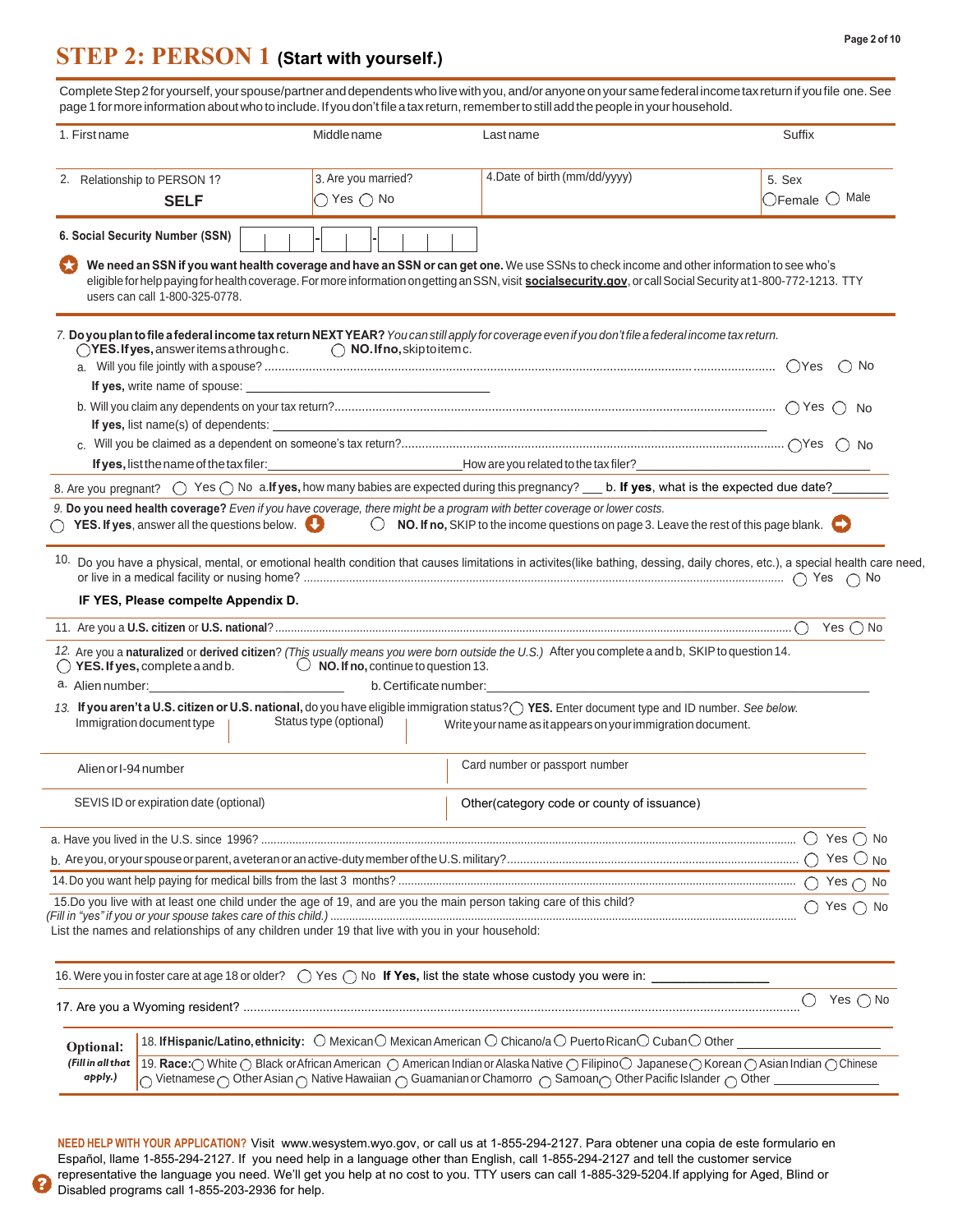#### **STEP 2: PERSON 2 Note: If this person doesn't need health coverage, just answer questions 1–11 on this page. Make a copy of page 3 if there are more than 6 people in your household.**

Complete this page for your spouse/partner and children who live with you, and/or anyone on your same federal income tax return if you file one. If you don't file a tax return, remember to still add family members who live with you. See page 1 for more information about who to include.

| 1. First name                                                                                                                                                                                                                        | Middle name                        | Last name                                                                                                                                                                                                                                                                                                    | Suffix                            |
|--------------------------------------------------------------------------------------------------------------------------------------------------------------------------------------------------------------------------------------|------------------------------------|--------------------------------------------------------------------------------------------------------------------------------------------------------------------------------------------------------------------------------------------------------------------------------------------------------------|-----------------------------------|
| 2. Relationship to PERSON 1?                                                                                                                                                                                                         | 3. Are you married?                | 4. Date of birth (mm/dd/yyyy)                                                                                                                                                                                                                                                                                | 5. Sex                            |
|                                                                                                                                                                                                                                      | $\bigcirc$ Yes $\bigcirc$ No       |                                                                                                                                                                                                                                                                                                              | $\bigcirc$ Female $\bigcirc$ Male |
|                                                                                                                                                                                                                                      |                                    |                                                                                                                                                                                                                                                                                                              |                                   |
| 6. Social Security Number (SSN)                                                                                                                                                                                                      |                                    |                                                                                                                                                                                                                                                                                                              |                                   |
| users can call 1-800-325-0778.                                                                                                                                                                                                       |                                    | We need an SSN if you want health coverage and have an SSN or can get one. We use SSNs to check income and other information to see who's<br>eligible for help paying for health coverage. For more information on getting an SSN, visit social security.gov, or call Social Security at 1-800-772-1213. TTY |                                   |
|                                                                                                                                                                                                                                      |                                    | 7. Do you plan to file a federal income tax return NEXT YEAR? You can still apply for coverage even if youdon't file a federal income tax return.                                                                                                                                                            |                                   |
| $\bigcirc$ YES. If yes, answer items a through c.                                                                                                                                                                                    | $\bigcirc$ NO. If no, skiptoitemc. |                                                                                                                                                                                                                                                                                                              |                                   |
|                                                                                                                                                                                                                                      |                                    |                                                                                                                                                                                                                                                                                                              |                                   |
|                                                                                                                                                                                                                                      |                                    |                                                                                                                                                                                                                                                                                                              |                                   |
|                                                                                                                                                                                                                                      |                                    |                                                                                                                                                                                                                                                                                                              |                                   |
|                                                                                                                                                                                                                                      |                                    |                                                                                                                                                                                                                                                                                                              |                                   |
|                                                                                                                                                                                                                                      |                                    |                                                                                                                                                                                                                                                                                                              |                                   |
|                                                                                                                                                                                                                                      |                                    | If yes, list the name of the tax filer:<br>1990 - How are you related to the tax filer?                                                                                                                                                                                                                      |                                   |
|                                                                                                                                                                                                                                      |                                    | 8. Are you pregnant? $\bigcirc$ Yes $\bigcirc$ No a. If yes, how many babies are expected during this pregnancy? __ b. If yes, what is the expected due date?                                                                                                                                                |                                   |
|                                                                                                                                                                                                                                      |                                    | 9. Do you need health coverage? Even if you have coverage, there might be a program with better coverage or lower costs.<br>$\bigcirc$ YES. If yes, answer all the questions below. $\bigcirc$ NO. If no, SKIP to the income questions on page 3. Leave the rest of this page blank.                         |                                   |
|                                                                                                                                                                                                                                      |                                    | 10. Do you have a physical, mental, or emotional health condition that causes limitations in activites(like bathing, dessing, daily chores, etc.), a special health care                                                                                                                                     |                                   |
|                                                                                                                                                                                                                                      |                                    |                                                                                                                                                                                                                                                                                                              |                                   |
|                                                                                                                                                                                                                                      |                                    |                                                                                                                                                                                                                                                                                                              |                                   |
| IF YES, Please compelte Appendix D.                                                                                                                                                                                                  |                                    | and the control of the control of the control of the control of the control of the control of the control of the                                                                                                                                                                                             |                                   |
|                                                                                                                                                                                                                                      |                                    |                                                                                                                                                                                                                                                                                                              |                                   |
| $\bigcirc$ YES. If yes, complete a and b. $\bigcirc$ NO. If no, continue to question 13.                                                                                                                                             |                                    | 12. Are you a naturalized or derived citizen? (This usually means you were born outside the U.S.) After you complete a and b, SKIP to question 14.                                                                                                                                                           |                                   |
| a. Alien number: <u>contained a series of the series of the series of the series of the series of the series of the series of the series of the series of the series of the series of the series of the series of the series of </u> |                                    |                                                                                                                                                                                                                                                                                                              |                                   |
|                                                                                                                                                                                                                                      |                                    |                                                                                                                                                                                                                                                                                                              |                                   |
|                                                                                                                                                                                                                                      |                                    | 13. If you aren't a U.S. citizen or U.S. national, do you have eligible immigration status? $\bigcirc$ YES. Enter document type and ID number. See below.<br>Immigration document type   Status type (optional)   Write vour name as                                                                         |                                   |
| Alien or I-94 number                                                                                                                                                                                                                 |                                    | Card number or passport number                                                                                                                                                                                                                                                                               |                                   |
| SEVIS ID or expiration date (optional)                                                                                                                                                                                               |                                    | Other (category code or county of issuance)                                                                                                                                                                                                                                                                  |                                   |
|                                                                                                                                                                                                                                      |                                    |                                                                                                                                                                                                                                                                                                              | Yes $\bigcirc$ No                 |
|                                                                                                                                                                                                                                      |                                    |                                                                                                                                                                                                                                                                                                              | Yes $\bigcap$<br>No               |
|                                                                                                                                                                                                                                      |                                    |                                                                                                                                                                                                                                                                                                              | Yes $\bigcap$ No                  |
| 15.Do you live with at least one child under the age of 19, and are you the main person taking care of this child?                                                                                                                   |                                    |                                                                                                                                                                                                                                                                                                              | Yes $\bigcap$ No                  |
| List the names and relationships of any children under 19 that live with you in your household:                                                                                                                                      |                                    |                                                                                                                                                                                                                                                                                                              |                                   |
|                                                                                                                                                                                                                                      |                                    | 16. Were you in foster care at age 18 or older? ◯ Yes ◯ No If Yes, list the state whose custody you were in: _                                                                                                                                                                                               |                                   |
|                                                                                                                                                                                                                                      |                                    |                                                                                                                                                                                                                                                                                                              | Yes $\bigcirc$ No<br>O            |
| Optional:                                                                                                                                                                                                                            |                                    | 18. If Hispanic/Latino, ethnicity: O MexicanO Mexican American O Chicano/a O Puerto RicanO CubanO Other _                                                                                                                                                                                                    |                                   |
| (Fill in all that                                                                                                                                                                                                                    |                                    | 19. Race: O White O Black or African American O American Indian or Alaska Native O Filipino O Japanese O Korean O Asian Indian O Chinese                                                                                                                                                                     |                                   |
| apply.)                                                                                                                                                                                                                              |                                    | $\bigcirc$ Vietnamese $\bigcirc$ Other Asian $\bigcirc$ Native Hawaiian $\bigcirc$ Guamanian or Chamorro $\bigcirc$ Samoan $\bigcirc$ Other Pacific Islander $\bigcirc$ Other                                                                                                                                |                                   |

NEED HELP WITH YOUR APPLICATION? Visit www.wesystem.wyo.gov, or call us at 1-855-294-2127. Para obtener una copia de este formulario en Español, llame 1-855-294-2127. If you need help in a language other than English, call 1-855-294-2127 and tell the customer service representative the language you need. We'll get you help at no cost to you. TTY users can call 1-885-329-5204.If applying for Aged, Blind or Disabled programs call 1-855-203-2936 for help.

2.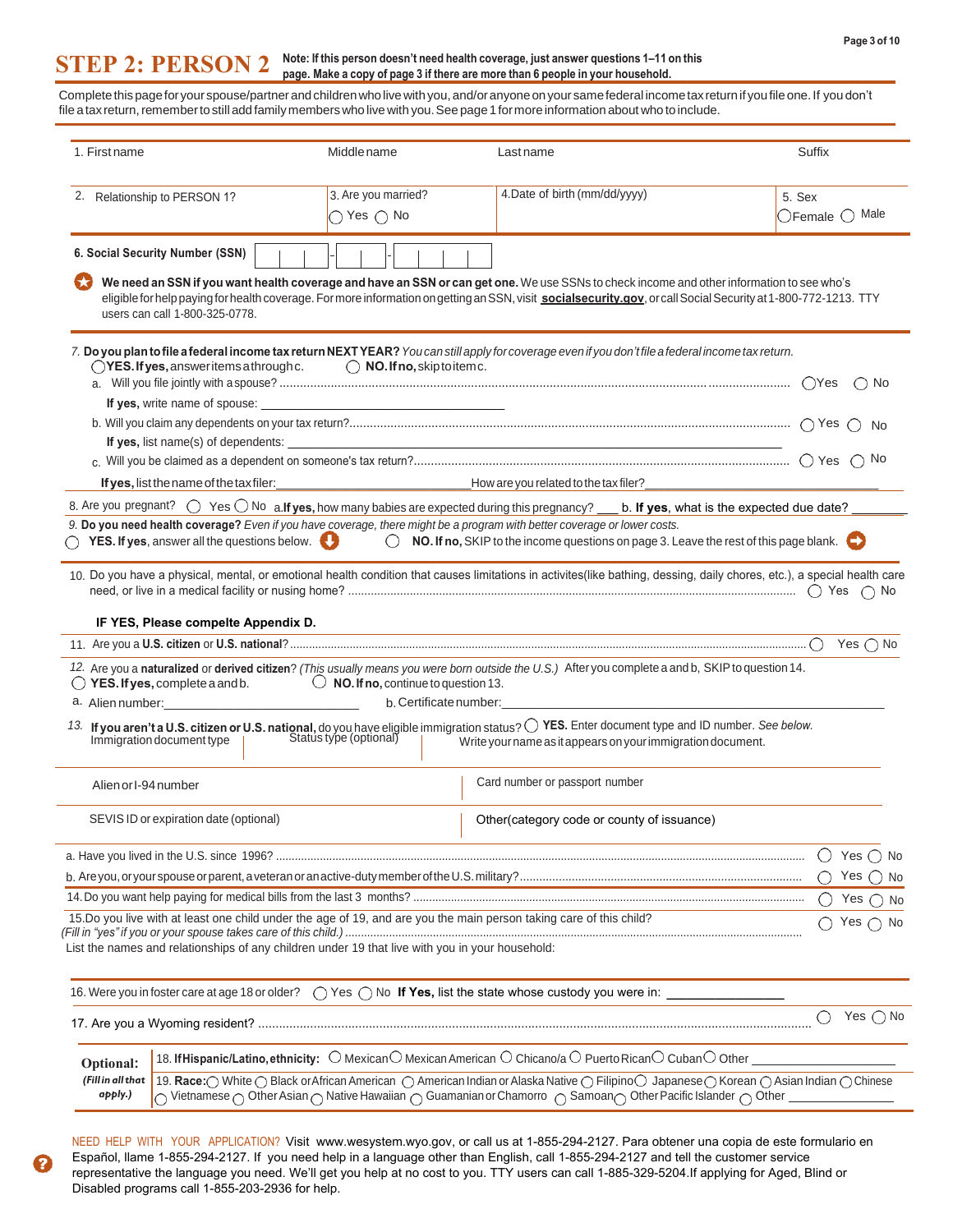### **STEP 2: PERSON 3 Note: If this person doesn't need health coverage, just answer questions 1–11 on this page. Make a copy of page 3 f there are more than 6 people in your household.**

Complete this page for your spouse/partner and children who live with you, and/or anyone on your same federal income tax return if you file one. If you don't file a tax return, remember to still add family members who live with you. See page 1 for more information about who to include.  $\overline{a}$ 

| 1. First name                                                                                                            | Middle name                  | Last name                                                                                                                                                                                                                                                                                                     | Suffix                            |
|--------------------------------------------------------------------------------------------------------------------------|------------------------------|---------------------------------------------------------------------------------------------------------------------------------------------------------------------------------------------------------------------------------------------------------------------------------------------------------------|-----------------------------------|
| 2. Relationship to PERSON 1?                                                                                             | 3. Are you married?          | 4. Date of birth (mm/dd/yyyy)                                                                                                                                                                                                                                                                                 | 5. Sex                            |
|                                                                                                                          | $\bigcirc$ Yes $\bigcirc$ No |                                                                                                                                                                                                                                                                                                               | $\bigcirc$ Female $\bigcirc$ Male |
| 6. Social Security Number (SSN)                                                                                          |                              |                                                                                                                                                                                                                                                                                                               |                                   |
| users can call 1-800-325-0778.                                                                                           |                              | We need an SSN if you want health coverage and have an SSN or can get one. We use SSNs to check income and other information to see who's<br>eligible for help paying for health coverage. For more information on getting an SSN, visit social security.gov, or call Social Security at 1-800-772-1213. TTY  |                                   |
| $\bigcirc$ YES. If yes, answeritems athrough c. $\bigcirc$ NO. If no, skip to item c.                                    |                              | 7. Do you plan to file a federal income tax return NEXT YEAR? You can still apply for coverage even if you don't file a federal income tax return.                                                                                                                                                            |                                   |
|                                                                                                                          |                              |                                                                                                                                                                                                                                                                                                               |                                   |
|                                                                                                                          |                              |                                                                                                                                                                                                                                                                                                               |                                   |
|                                                                                                                          |                              |                                                                                                                                                                                                                                                                                                               |                                   |
|                                                                                                                          |                              |                                                                                                                                                                                                                                                                                                               |                                   |
|                                                                                                                          |                              |                                                                                                                                                                                                                                                                                                               |                                   |
|                                                                                                                          |                              | 8. Are you pregnant? $\bigcirc$ Yes $\bigcirc$ No a. If yes, how many babies are expected during this pregnancy? ____ b. If yes, what is the expected due date? ____                                                                                                                                          |                                   |
| 9. Do you need health coverage? Even if you have coverage, there might be a program with better coverage or lower costs. |                              |                                                                                                                                                                                                                                                                                                               |                                   |
|                                                                                                                          |                              | $\bigcirc$ YES. If yes, answer all the questions below. $\bigcirc$ NO. If no, SKIP to the income questions on page 3. Leave the rest of this page blank.                                                                                                                                                      |                                   |
|                                                                                                                          |                              | 10. Do you have aphysical, mental, or emotional health condition that causes limitations in activities (like bathing dressing, daily chores, etc.), a special health care need,                                                                                                                               |                                   |
| IF YES, Please compelte Appendix D.                                                                                      |                              |                                                                                                                                                                                                                                                                                                               |                                   |
|                                                                                                                          |                              |                                                                                                                                                                                                                                                                                                               |                                   |
| $\bigcirc$ YES. If yes, complete a and b. $\bigcirc$ NO. If no, continue to question 13.                                 |                              | 12. Are you a naturalized or derived citizen? (This usually means you were born outside the U.S.) After you complete a and b, SKIP to question 14.                                                                                                                                                            |                                   |
|                                                                                                                          |                              | b. Certificate number:                                                                                                                                                                                                                                                                                        |                                   |
| Immigration document type                                                                                                | Status type (optional)       | 13. If you aren't a U.S. citizen or U.S. national, do you have eligible immigration status? O YES. Enter document type and ID number. See below.<br>Write your name as it appears on your immigration document.                                                                                               |                                   |
| Alien or I-94 number                                                                                                     |                              | Card number or passport number                                                                                                                                                                                                                                                                                |                                   |
| SEVIS ID or expiration date (optional)                                                                                   |                              | Other(category code or county of issuance)                                                                                                                                                                                                                                                                    |                                   |
|                                                                                                                          |                              |                                                                                                                                                                                                                                                                                                               | Yes $\bigcap$ No                  |
|                                                                                                                          |                              |                                                                                                                                                                                                                                                                                                               | Yes $\bigcirc$ No                 |
|                                                                                                                          |                              |                                                                                                                                                                                                                                                                                                               | Yes $\bigcirc$ No                 |
| 15.Do you live with at least one child under the age of 19, and are you the main person taking care of this child?       |                              |                                                                                                                                                                                                                                                                                                               |                                   |
| List the names and relationships of any children under 19 that live with you in your household:                          |                              |                                                                                                                                                                                                                                                                                                               | Yes $\bigcirc$ No                 |
|                                                                                                                          |                              |                                                                                                                                                                                                                                                                                                               |                                   |
|                                                                                                                          |                              |                                                                                                                                                                                                                                                                                                               | Yes $\bigcirc$ No<br>Ő            |
| Optional:                                                                                                                |                              | 18. If Hispanic/Latino, ethnicity: $\bigcirc$ Mexican $\bigcirc$ Mexican American $\bigcirc$ Chicano/a $\bigcirc$ Puerto Rican $\bigcirc$ Cuban $\bigcirc$ Other $\bot$                                                                                                                                       |                                   |
| (Fill in all that<br>apply.)                                                                                             |                              | 19. Race: O White O Black or African American O American Indian or Alaska Native O Filipino O Japanese O Korean O Asian Indian O Chinese<br>$\cap$ Vietnamese $\cap$ Other Asian $\cap$ Native Hawaiian $\cap$ Guamanian or Chamorro $\cap$ Samoan $\cap$ Other Pacific Islander $\cap$ Other $\overline{\ }$ |                                   |

NEED HELP WITH YOUR APPLICATION? Visit www.wesystem.wyo.gov, or call us at **1-855-294-2127**. Para obtener una copia de este formulario en Español, llame **1-855-294-2127**. If you need help in a language other than English, call **1-855-294-2127** and tell the customer service representative the language you need. We'll get you help at no cost to you. TTY users can call 1-885-329-5204.I f applying for Aged, Blind or Disabled programs call **1-855-203-2936 f**or help.

Ω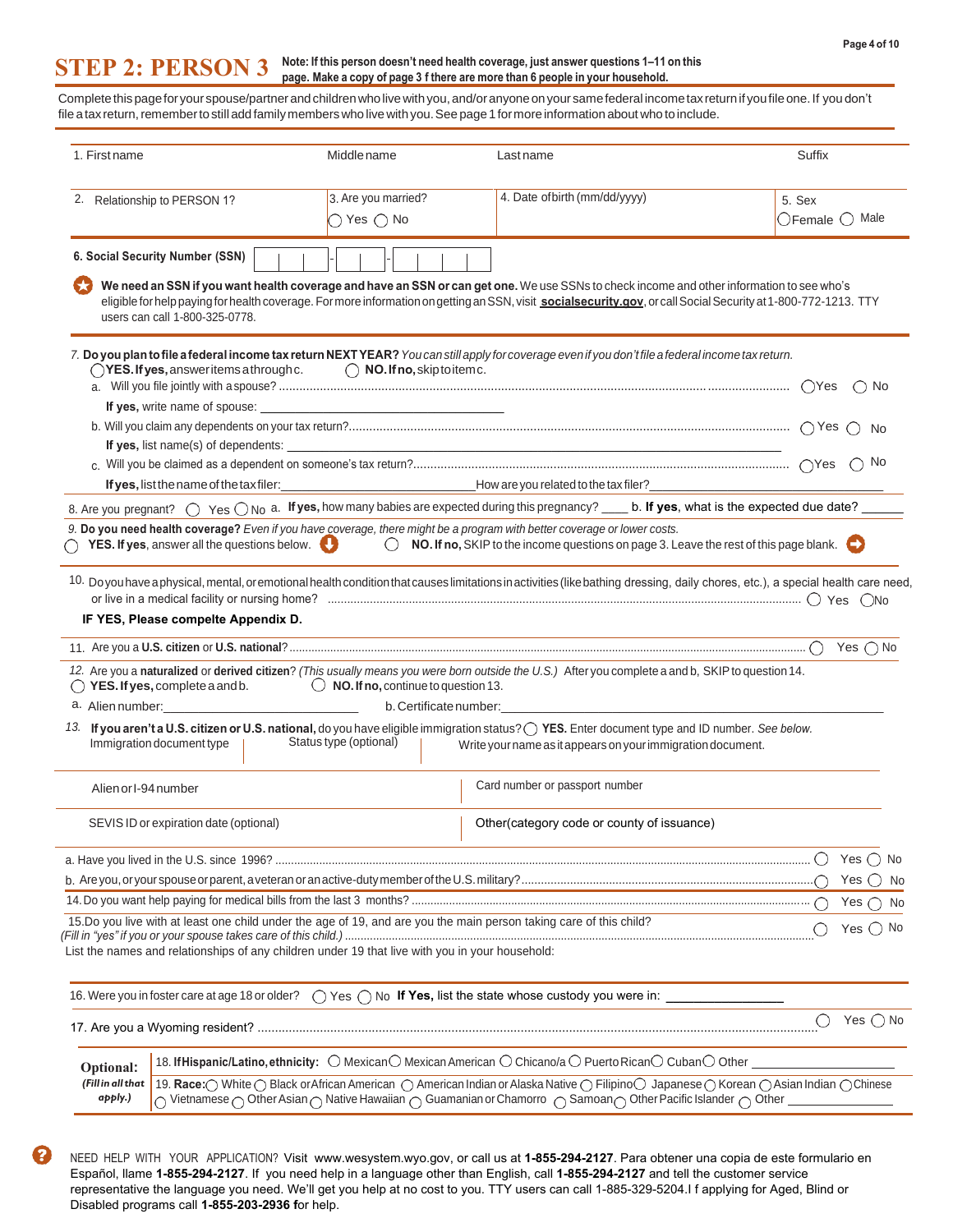#### **STEP 2: PERSON 4 Note: If this person doesn't need health coverage, just answer questions 1–11 on this page. Make a copy of page 3 f there are more than 6 people in your household.**

Complete this page for your spouse/partner and children who live with you, and/or anyone on your same federal income tax return if you file one. If you don't file a tax return, remember to still add family members who live with you. See page 1 for more information about who to include.

| 1. First name        |                                                  | Middle name                                                                                                                                                                                                                    | Last name                                                                                                                                                                                                                                                                                                   | Suffix                                                     |
|----------------------|--------------------------------------------------|--------------------------------------------------------------------------------------------------------------------------------------------------------------------------------------------------------------------------------|-------------------------------------------------------------------------------------------------------------------------------------------------------------------------------------------------------------------------------------------------------------------------------------------------------------|------------------------------------------------------------|
|                      | 2. Relationship to PERSON 1?                     | 3. Are you married?                                                                                                                                                                                                            | 4. Date of birth (mm/dd/yyyy)                                                                                                                                                                                                                                                                               | 5. Sex                                                     |
|                      |                                                  | $\bigcirc$ Yes $\bigcirc$ No                                                                                                                                                                                                   |                                                                                                                                                                                                                                                                                                             | $\circ$ Female $\circ$ Male                                |
|                      | 6. Social Security Number (SSN)                  |                                                                                                                                                                                                                                |                                                                                                                                                                                                                                                                                                             |                                                            |
|                      | users can call 1-800-325-0778.                   |                                                                                                                                                                                                                                | We need an SSN if you want health coverage and have an SSN or can get one. We use SSNs to check income and other information to see who's<br>eligible for help paying for health coverage. For more information on getting an SSN, visit socialsecurity.gov, or call Social Security at 1-800-772-1213. TTY |                                                            |
|                      | $\bigcirc$ YES. If yes, answeritems a through c. | $\bigcirc$ NO. If no, skiptoitem c.                                                                                                                                                                                            | 7. Do you plan to file a federal income tax return NEXT YEAR? You can still apply for coverage even if you don't file a federal income tax return.                                                                                                                                                          | ( ) No                                                     |
|                      |                                                  |                                                                                                                                                                                                                                |                                                                                                                                                                                                                                                                                                             |                                                            |
|                      |                                                  |                                                                                                                                                                                                                                |                                                                                                                                                                                                                                                                                                             |                                                            |
|                      |                                                  |                                                                                                                                                                                                                                |                                                                                                                                                                                                                                                                                                             |                                                            |
|                      |                                                  |                                                                                                                                                                                                                                |                                                                                                                                                                                                                                                                                                             | $\bigcirc$ No                                              |
|                      | If yes, list the name of the tax filer:          |                                                                                                                                                                                                                                |                                                                                                                                                                                                                                                                                                             |                                                            |
|                      |                                                  |                                                                                                                                                                                                                                | 8. Are you pregnant? $\bigcirc$ Yes $\bigcirc$ No a. If yes, how many babies are expected during this pregnancy? ___ b. If yes, what is the expected due date? ____                                                                                                                                         |                                                            |
|                      |                                                  | $\bigcirc$ YES. If yes, answer all the questions below.                                                                                                                                                                        | 9. Do you need health coverage? Even if you have coverage, there might be a program with better coverage or lower costs.<br>$\circled{}$ NO. If no, SKIP to the income questions on page 3. Leave the rest of this page blank.                                                                              |                                                            |
|                      | $\bigcap$ YES. If yes, complete a and b.         | $\bigcirc$ NO. If no, continue to question 13.                                                                                                                                                                                 | 12. Are you a naturalized or derived citizen? (This usually means you were born outside the U.S.) After you complete a and b, SKIP to question 14.                                                                                                                                                          | Yes $\bigcirc$ No                                          |
|                      |                                                  | a. Alien number: 1000 million and the matter of the matter of the matter of the matter of the matter of the matter of the matter of the matter of the matter of the matter of the matter of the matter of the matter of the ma | b. Certificate number: the contract of the contract of the contract of the contract of the contract of the contract of the contract of the contract of the contract of the contract of the contract of the contract of the con                                                                              |                                                            |
|                      | Immigration document type                        | Status type (optional)                                                                                                                                                                                                         | 13. If you aren't a U.S. citizen or U.S. national, do you have eligible immigration status? O YES. Enter document type and ID number. See below.<br>Write your name as it appears on your immigration document.                                                                                             |                                                            |
| Alien or I-94 number |                                                  |                                                                                                                                                                                                                                | Card number or passport number                                                                                                                                                                                                                                                                              |                                                            |
|                      | SEVIS ID or expiration date (optional)           |                                                                                                                                                                                                                                | Other(category code or county of issuance)                                                                                                                                                                                                                                                                  |                                                            |
|                      |                                                  |                                                                                                                                                                                                                                |                                                                                                                                                                                                                                                                                                             |                                                            |
|                      |                                                  |                                                                                                                                                                                                                                |                                                                                                                                                                                                                                                                                                             |                                                            |
|                      |                                                  |                                                                                                                                                                                                                                |                                                                                                                                                                                                                                                                                                             | $\bigcap$ Yes $\bigcap$ No                                 |
|                      |                                                  |                                                                                                                                                                                                                                | 15.Do you live with at least one child under the age of 19, and are you the main person taking care of this child?                                                                                                                                                                                          |                                                            |
|                      |                                                  |                                                                                                                                                                                                                                |                                                                                                                                                                                                                                                                                                             |                                                            |
|                      |                                                  | List the names and relationships of any children under 19 that live with you in your household:                                                                                                                                |                                                                                                                                                                                                                                                                                                             |                                                            |
|                      |                                                  |                                                                                                                                                                                                                                |                                                                                                                                                                                                                                                                                                             |                                                            |
|                      |                                                  |                                                                                                                                                                                                                                |                                                                                                                                                                                                                                                                                                             |                                                            |
| Optional:            |                                                  |                                                                                                                                                                                                                                | 18. If Hispanic/Latino, ethnicity: $\circlearrowleft$ Mexican $\circlearrowright$ Mexican American $\circlearrowright$ Chicano/a $\circlearrowright$ Puerto Rican $\circlearrowright$ Cuban $\circlearrowright$ Other $\_\_$                                                                                | $\bigcap$ Yes $\bigcap$ No<br>$\bigcirc$ Yes $\bigcirc$ No |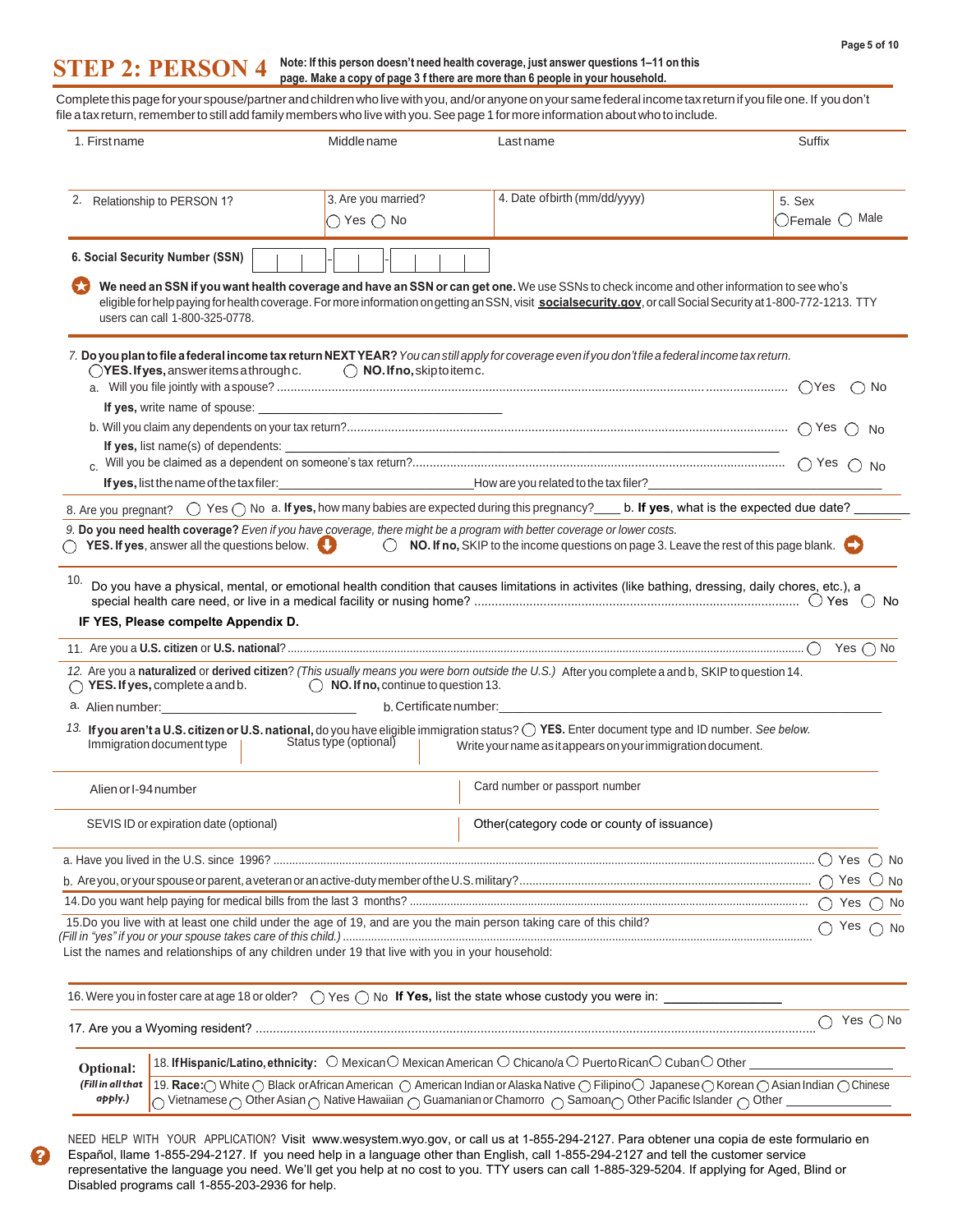#### **STEP 2: PERSON 5 Note: If this person doesn't need health coverage, just answer questions 1–11 on this page. Make a copy of page 3 f there are more than 6 people in your household.**

Complete this page for your spouse/partner and children who live with you, and/or anyone on your same federal income tax return if you file one. If you don't file a tax return, remember to still add family members who live with you. See page 1 for more information about who to include.

| 1. First name                                                                                                      | Middle name                  | Last name                                                                                                                                                                                                                                                                                                   | Suffix                            |
|--------------------------------------------------------------------------------------------------------------------|------------------------------|-------------------------------------------------------------------------------------------------------------------------------------------------------------------------------------------------------------------------------------------------------------------------------------------------------------|-----------------------------------|
| 2. Relationship to PERSON 1?                                                                                       | 3. Are you married?          | 4. Date of birth (mm/dd/yyyy)                                                                                                                                                                                                                                                                               | 5. Sex                            |
|                                                                                                                    | $\bigcirc$ Yes $\bigcirc$ No |                                                                                                                                                                                                                                                                                                             | $\bigcirc$ Female $\bigcirc$ Male |
| 6. Social Security Number (SSN)                                                                                    |                              |                                                                                                                                                                                                                                                                                                             |                                   |
| users can call 1-800-325-0778.                                                                                     |                              | We need an SSN if you want health coverage and have an SSN or can get one. We use SSNs to check income and other information to see who's<br>eligible for help paying for health coverage. For more information on getting an SSN, visit socialsecurity.gov, or call Social Security at 1-800-772-1213. TTY |                                   |
|                                                                                                                    |                              | 7. Do you plan to file a federal income tax return NEXT YEAR? You can still apply for coverage even if youdon't file a federal income tax return.                                                                                                                                                           |                                   |
| $\bigcirc$ YES. If yes, answeritems a through c. $\bigcirc$ NO. If no, skip to item c.                             |                              |                                                                                                                                                                                                                                                                                                             |                                   |
|                                                                                                                    |                              |                                                                                                                                                                                                                                                                                                             |                                   |
|                                                                                                                    |                              |                                                                                                                                                                                                                                                                                                             |                                   |
|                                                                                                                    |                              |                                                                                                                                                                                                                                                                                                             |                                   |
|                                                                                                                    |                              |                                                                                                                                                                                                                                                                                                             |                                   |
|                                                                                                                    |                              | 8. Are you pregnant? $\bigcirc$ Yes $\bigcirc$ No a. If yes, how many babies are expected during this pregnancy? ____ b. If yes, what is the expected due date? ______                                                                                                                                      |                                   |
|                                                                                                                    |                              | 9. Do you need health coverage? Even if you have coverage, there might be a program with better coverage or lower costs.                                                                                                                                                                                    |                                   |
|                                                                                                                    |                              | $\bigcirc$ YES. If yes, answer all the questions below. $\bigcirc$ $\bigcirc$ NO. If no, SKIP to the income questions on page 3. Leave the rest of this page blank. $\bigcirc$                                                                                                                              |                                   |
| IF YES, Please compelte Appendix D.                                                                                |                              | 10. Doyouhave aphysical, mental, oremotional health condition that causes limitations in activities (like bathing dressing, daily chores, etc.), a special health care need,                                                                                                                                |                                   |
|                                                                                                                    |                              | and the control of the control of the control of the control of the control of the control of the control of the                                                                                                                                                                                            |                                   |
| $\bigcirc$ YES. If yes, complete a and b. $\bigcirc$ NO. If no, continue to question 13.                           |                              | 12. Are you a naturalized or derived citizen? (This usually means you were born outside the U.S.) After you complete a and b, SKIP to question 14.                                                                                                                                                          |                                   |
|                                                                                                                    |                              |                                                                                                                                                                                                                                                                                                             |                                   |
| Immigration document type   Status type (optional)                                                                 |                              | 13. If you aren't a U.S. citizen or U.S. national, do you have eligible immigration status? $\bigcirc$ YES. Enter document type and ID number. See below.<br>Write your name as it appears on your immigration document.                                                                                    |                                   |
| Alien or I-94 number                                                                                               |                              | Card number or passport number                                                                                                                                                                                                                                                                              |                                   |
| SEVIS ID or expiration date (optional)                                                                             |                              | Other(category code or county of issuance)                                                                                                                                                                                                                                                                  |                                   |
|                                                                                                                    |                              |                                                                                                                                                                                                                                                                                                             |                                   |
|                                                                                                                    |                              |                                                                                                                                                                                                                                                                                                             |                                   |
|                                                                                                                    |                              |                                                                                                                                                                                                                                                                                                             |                                   |
| 15.Do you live with at least one child under the age of 19, and are you the main person taking care of this child? |                              |                                                                                                                                                                                                                                                                                                             | $\bigcap$ Yes $\bigcap$ No        |
| List the names and relationships of any children under 19 that live with you in your household:                    |                              |                                                                                                                                                                                                                                                                                                             |                                   |
|                                                                                                                    |                              |                                                                                                                                                                                                                                                                                                             |                                   |
|                                                                                                                    |                              |                                                                                                                                                                                                                                                                                                             | Yes $\bigcirc$ No<br>О            |
| Optional:                                                                                                          |                              | 18. If Hispanic/Latino, ethnicity: O MexicanO Mexican American O Chicano/a O Puerto RicanO CubanO Other _____                                                                                                                                                                                               |                                   |
| (Fill in all that                                                                                                  |                              | 19. Race: O White O Black or African American O American Indian or Alaska Native O Filipino O Japanese O Korean O Asian Indian O Chinese                                                                                                                                                                    |                                   |
| apply.)                                                                                                            |                              | $\bigcirc$ Vietnamese $\bigcirc$ Other Asian $\bigcirc$ Native Hawaiian $\bigcirc$ Guamanian or Chamorro $\bigcirc$ Samoan $\bigcirc$ Other Pacific Islander $\bigcirc$ Other                                                                                                                               |                                   |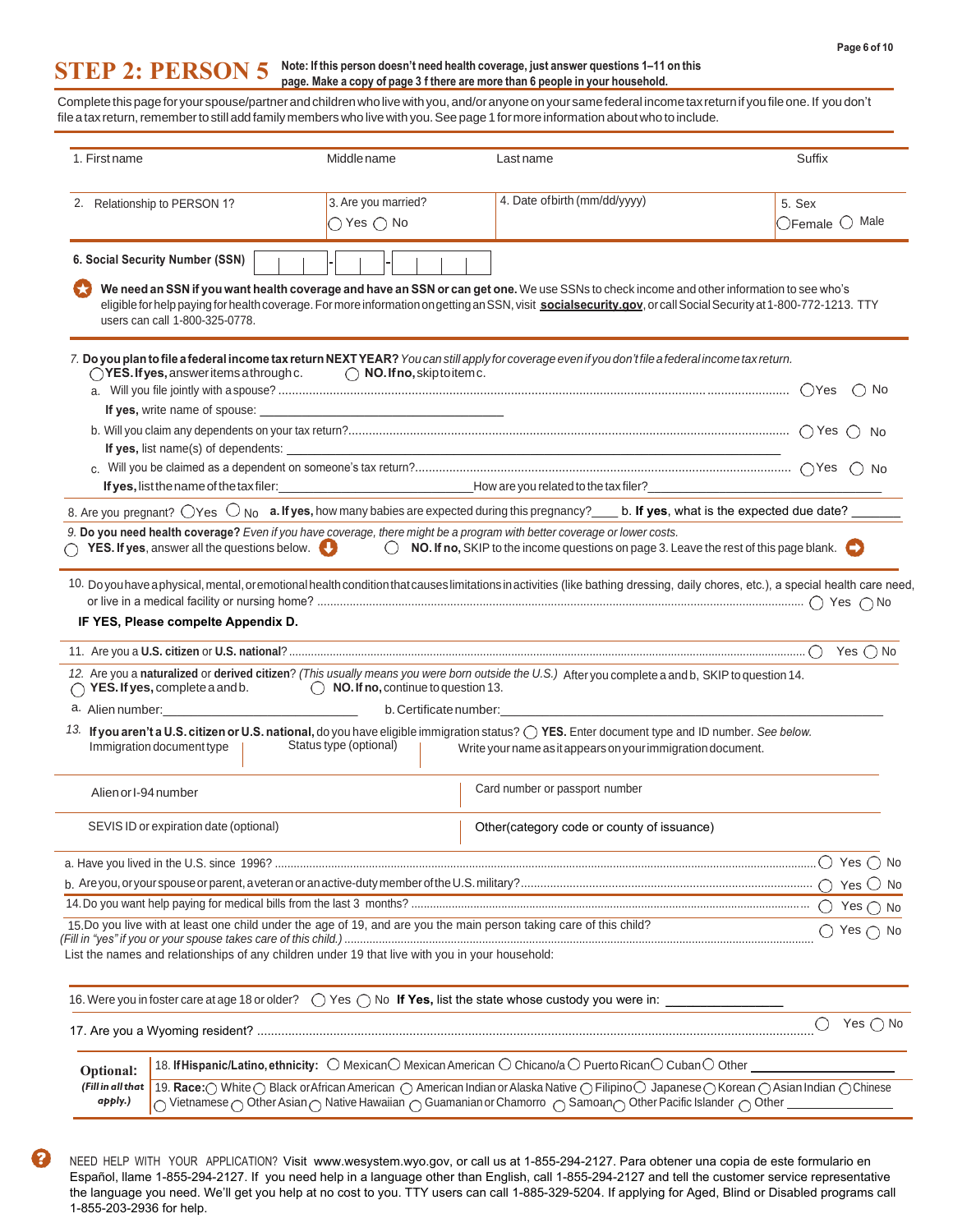#### **STEP 2: PERSON 6 Note: If this person doesn't need health coverage, just answer questions 1–11 on this page. Make a copy of page 3 f there are more than 6 people in your household.**

Complete this page for your spouse/partner and children who live with you, and/or anyone on your same federal income tax return if you file one. If you don't file a tax return, remember to still add family members who live with you. See page 1 for more information about who to include. Ē,

| 1. First name                |                                                                                                                                                                                                                                                                                                                | Middle name                                                                                     | Last name                                                                                                                                                                                                                                                                                                   | Suffix                            |  |  |
|------------------------------|----------------------------------------------------------------------------------------------------------------------------------------------------------------------------------------------------------------------------------------------------------------------------------------------------------------|-------------------------------------------------------------------------------------------------|-------------------------------------------------------------------------------------------------------------------------------------------------------------------------------------------------------------------------------------------------------------------------------------------------------------|-----------------------------------|--|--|
|                              |                                                                                                                                                                                                                                                                                                                |                                                                                                 |                                                                                                                                                                                                                                                                                                             |                                   |  |  |
|                              | 2. Relationship to PERSON 1?                                                                                                                                                                                                                                                                                   | 3. Are you married?                                                                             | 4. Date of birth (mm/dd/yyyy)                                                                                                                                                                                                                                                                               | 5. Sex                            |  |  |
|                              |                                                                                                                                                                                                                                                                                                                | $\bigcirc$ Yes $\bigcirc$ No                                                                    |                                                                                                                                                                                                                                                                                                             | $\bigcirc$ Female $\bigcirc$ Male |  |  |
|                              | 6. Social Security Number (SSN)                                                                                                                                                                                                                                                                                |                                                                                                 |                                                                                                                                                                                                                                                                                                             |                                   |  |  |
|                              | users can call 1-800-325-0778.                                                                                                                                                                                                                                                                                 |                                                                                                 | We need an SSN if you want health coverage and have an SSN or can get one. We use SSNs to check income and other information to see who's<br>eligible for help paying for health coverage. For more information on getting an SSN, visit socialsecurity.gov, or call Social Security at 1-800-772-1213. TTY |                                   |  |  |
|                              | $\bigcirc$ YES. If yes, answer items a through c.                                                                                                                                                                                                                                                              | $\bigcap$ NO. If no, skip to item c.                                                            | 7. Do you plan to file a federal income tax return NEXT YEAR? You can still apply for coverage even if you don't file a federal income tax return.                                                                                                                                                          |                                   |  |  |
|                              |                                                                                                                                                                                                                                                                                                                |                                                                                                 |                                                                                                                                                                                                                                                                                                             |                                   |  |  |
|                              |                                                                                                                                                                                                                                                                                                                |                                                                                                 |                                                                                                                                                                                                                                                                                                             |                                   |  |  |
|                              |                                                                                                                                                                                                                                                                                                                |                                                                                                 |                                                                                                                                                                                                                                                                                                             |                                   |  |  |
|                              |                                                                                                                                                                                                                                                                                                                |                                                                                                 |                                                                                                                                                                                                                                                                                                             |                                   |  |  |
|                              |                                                                                                                                                                                                                                                                                                                |                                                                                                 | 8. Are you pregnant? $\bigcirc$ Yes $\bigcirc$ No a. If yes, how many babies are expected during this pregnancy? ____ b. If yes, what is the expected due date? ____                                                                                                                                        |                                   |  |  |
|                              |                                                                                                                                                                                                                                                                                                                |                                                                                                 | 9. Do you need health coverage? Even if you have coverage, there might be a program with better coverage or lower costs.                                                                                                                                                                                    |                                   |  |  |
|                              |                                                                                                                                                                                                                                                                                                                |                                                                                                 | $\bigcirc$ YES. If yes, answer all the questions below. $\bigcirc$ NO. If no, SKIP to the income questions on page 3. Leave the rest of this page blank.                                                                                                                                                    |                                   |  |  |
|                              |                                                                                                                                                                                                                                                                                                                |                                                                                                 | 10. Do you have a physical, mental, or emotional health condition that causes limitations in activites (like bathing, dressing, daily chores, etc.), a special health care                                                                                                                                  | $() Yes \cap No$                  |  |  |
|                              | IF YES, Please compelte Appendix D.                                                                                                                                                                                                                                                                            |                                                                                                 | and the control of the control of the control of the control of the control of the control of the control of the                                                                                                                                                                                            |                                   |  |  |
|                              |                                                                                                                                                                                                                                                                                                                |                                                                                                 |                                                                                                                                                                                                                                                                                                             |                                   |  |  |
|                              |                                                                                                                                                                                                                                                                                                                | $\bigcirc$ YES. If yes, complete a and b. $\bigcirc$ NO. If no, continue to question 13.        | 12. Are you a naturalized or derived citizen? (This usually means you were born outside the U.S.) After you complete a and b, SKIP to question 14.                                                                                                                                                          |                                   |  |  |
|                              |                                                                                                                                                                                                                                                                                                                |                                                                                                 | b. Certificate number: expansion of the contract of the contract of the contract of the contract of the contract of the contract of the contract of the contract of the contract of the contract of the contract of the contra                                                                              |                                   |  |  |
|                              | Immigration document type                                                                                                                                                                                                                                                                                      | Status type (optional)                                                                          | 13. If you aren't a U.S. citizen or U.S. national, do you have eligible immigration status? O YES. Enter document type and ID number. See below.<br>Write your name as it appears on your immigration document.                                                                                             |                                   |  |  |
| Alien or I-94 number         |                                                                                                                                                                                                                                                                                                                |                                                                                                 | Card number or passport number                                                                                                                                                                                                                                                                              |                                   |  |  |
|                              | SEVIS ID or expiration date (optional)                                                                                                                                                                                                                                                                         |                                                                                                 | Other(category code or county of issuance)                                                                                                                                                                                                                                                                  |                                   |  |  |
|                              |                                                                                                                                                                                                                                                                                                                |                                                                                                 |                                                                                                                                                                                                                                                                                                             | Yes () No                         |  |  |
|                              |                                                                                                                                                                                                                                                                                                                |                                                                                                 |                                                                                                                                                                                                                                                                                                             | Yes $\bigcirc$ No                 |  |  |
|                              |                                                                                                                                                                                                                                                                                                                |                                                                                                 |                                                                                                                                                                                                                                                                                                             | Yes $\bigcirc$ No                 |  |  |
|                              |                                                                                                                                                                                                                                                                                                                |                                                                                                 | 15.Do you live with at least one child under the age of 19, and are you the main person taking care of this child?                                                                                                                                                                                          | Yes $\bigcirc$ No                 |  |  |
|                              |                                                                                                                                                                                                                                                                                                                | List the names and relationships of any children under 19 that live with you in your household: |                                                                                                                                                                                                                                                                                                             |                                   |  |  |
|                              |                                                                                                                                                                                                                                                                                                                |                                                                                                 |                                                                                                                                                                                                                                                                                                             |                                   |  |  |
|                              |                                                                                                                                                                                                                                                                                                                |                                                                                                 |                                                                                                                                                                                                                                                                                                             | Yes $\bigcirc$ No<br>◯            |  |  |
| Optional:                    |                                                                                                                                                                                                                                                                                                                |                                                                                                 | 18. If Hispanic/Latino, ethnicity: $\bigcirc$ Mexican $\bigcirc$ Mexican American $\bigcirc$ Chicano/a $\bigcirc$ Puerto Rican $\bigcirc$ Cuban $\bigcirc$ Other $\blacksquare$                                                                                                                             |                                   |  |  |
| (Fill in all that<br>apply.) | 19. Race: O White O Black or African American O American Indian or Alaska Native O Filipino O Japanese O Korean O Asian Indian O Chinese<br>Vietnamese $\bigcirc$ Other Asian $\bigcirc$ Native Hawaiian $\bigcirc$ Guamanian or Chamorro $\bigcirc$ Samoan $\bigcirc$ Other Pacific Islander $\bigcirc$ Other |                                                                                                 |                                                                                                                                                                                                                                                                                                             |                                   |  |  |

NEED HELP WITH YOUR APPLICATION? Visit www.wesystem.wyo.gov, or call us at 1-855-294-2127. Para obtener una copia de este formulario en Español, llame 1-855-294-2127. If you need help in a language other than English, call 1-855-294-2127 and tell the customer service representative the language you need. We'll get you help at no cost to you. TTY users can call 1-885-329-5204.If applying for Aged, Blind or Disabled programs call 1-855-203-2936 for help.

3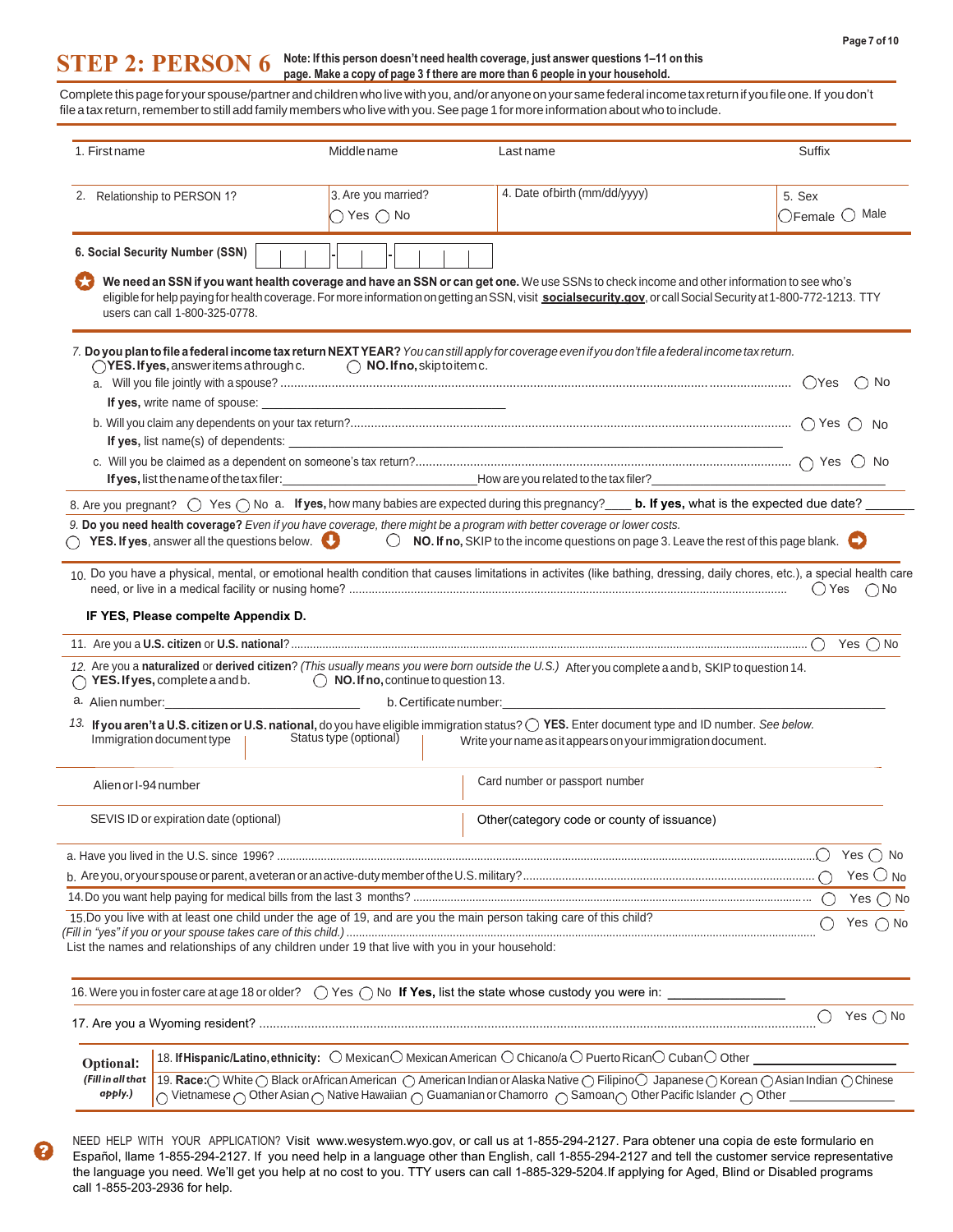# **STEP 3: Please complete for any household members with income.**

### **Make additional copies if your household has more than two jobs.**

| Current job & income information<br>◯ Employed: If you're currently employed, tell<br>us about your income. Start with item 1.                                                                                                                                                                                                                                                          | $\bigcirc$ Not employed:<br>Skip to item 11.                             | $\bigcirc$ Self-employed:<br>Skip to item 10.                       |  |
|-----------------------------------------------------------------------------------------------------------------------------------------------------------------------------------------------------------------------------------------------------------------------------------------------------------------------------------------------------------------------------------------|--------------------------------------------------------------------------|---------------------------------------------------------------------|--|
| Current job 1:                                                                                                                                                                                                                                                                                                                                                                          |                                                                          |                                                                     |  |
| 1. Employer name                                                                                                                                                                                                                                                                                                                                                                        | a. Who has this job?                                                     |                                                                     |  |
| b. Employer address (optional)                                                                                                                                                                                                                                                                                                                                                          |                                                                          |                                                                     |  |
| c. City<br><b>3.</b> Wages/tips (before taxes)<br>$\bigcirc$ Hourly                                                                                                                                                                                                                                                                                                                     | d. State<br>e. Zip Code<br>$\bigcirc$ Every 2 weeks<br>$\bigcirc$ Weekly | 2. Employer phone number<br>4. Average hours worked each WEEK       |  |
| \$<br>Twice a month                                                                                                                                                                                                                                                                                                                                                                     | $\bigcap$ Yearly<br>$\bigcirc$ Monthly                                   |                                                                     |  |
| Current job 2: (If you have additional jobs and need more space, attach another sheet of paper.)<br>5. Employer name                                                                                                                                                                                                                                                                    | a. Who has this job?                                                     |                                                                     |  |
| b. Employer address (optional)                                                                                                                                                                                                                                                                                                                                                          |                                                                          |                                                                     |  |
| c. City                                                                                                                                                                                                                                                                                                                                                                                 | d. State<br>e. ZIP code                                                  | 6. Employer phone number                                            |  |
| 7. Wages/tips (before taxes)<br>$\bigcirc$ Hourly<br>\$<br>$\bigcap$ Twice a month                                                                                                                                                                                                                                                                                                      | $\bigcirc$ Weekly<br>$\bigcirc$ Every 2 weeks<br>Monthly<br>Yearly       | 8. Average hours worked each WEEK                                   |  |
| 9. In the past year, did you:<br>$\bigcirc$ Change jobs $\bigcirc$ Stop working                                                                                                                                                                                                                                                                                                         | $\bigcap$ Start working fewer hours                                      | $\bigcap$ None of these                                             |  |
| 10. If self-employed, answer a and b:                                                                                                                                                                                                                                                                                                                                                   |                                                                          |                                                                     |  |
| a. Type of work:                                                                                                                                                                                                                                                                                                                                                                        |                                                                          |                                                                     |  |
| b. How much net income (profits once business expenses are paid) will you get from this self-<br>employment this month? See instructions.                                                                                                                                                                                                                                               |                                                                          | \$                                                                  |  |
| 11. Other income you get this month: Fill in all that apply, and give the amount and how often you get it. Fill in here if none. $\bigcirc$<br>NOTE: You don't need to tell us about income from child support, veteran's payments, or Supplemental Security Income (SSI).                                                                                                              |                                                                          |                                                                     |  |
| Unemployment                                                                                                                                                                                                                                                                                                                                                                            | ◯ Alimony received                                                       |                                                                     |  |
| Who?<br>\$<br>How often?                                                                                                                                                                                                                                                                                                                                                                | \$                                                                       | Who?<br>How often?                                                  |  |
| $\bigcirc$ Pension                                                                                                                                                                                                                                                                                                                                                                      | $\bigcirc$ Net farming/fishing                                           |                                                                     |  |
| Who?<br>\$<br>How often?                                                                                                                                                                                                                                                                                                                                                                | \$                                                                       | Who?<br>How often?                                                  |  |
| <b>Social Security</b>                                                                                                                                                                                                                                                                                                                                                                  | $\bigcirc$ Net rental/royalty                                            |                                                                     |  |
| S<br>Who?<br>How often?                                                                                                                                                                                                                                                                                                                                                                 | \$                                                                       | Who?<br>How often?                                                  |  |
| Retirement accounts                                                                                                                                                                                                                                                                                                                                                                     |                                                                          |                                                                     |  |
| How often?<br>S<br>Who?                                                                                                                                                                                                                                                                                                                                                                 | Other income, type:<br>8                                                 | How often?<br>Who?                                                  |  |
| 12. Deductions: Fill in all that apply, and give the amount and how often you pay it. If you pay for certain things that can be deducted on a federal income tax<br>return, telling us about them could make the cost of health coverage a little lower.<br>NOTE: You shouldn't include child support that you pay, or a cost already considered in your answer to net self-employment. |                                                                          |                                                                     |  |
| $\bigcirc$ Alimony paid                                                                                                                                                                                                                                                                                                                                                                 | $\bigcirc$ Other deductions, type:                                       |                                                                     |  |
| \$<br>How often?<br>◯ Student loan interest                                                                                                                                                                                                                                                                                                                                             | \$                                                                       | How often?                                                          |  |
| \$<br>How often?                                                                                                                                                                                                                                                                                                                                                                        |                                                                          |                                                                     |  |
| 13. Complete this question if your income changes during the year, like if you only work at a job for part of the year or receive a benefit for certain<br>months. If you don't expect changes to your monthly income, skip to the next person.                                                                                                                                         | $\rightarrow$                                                            |                                                                     |  |
| Your total income this year                                                                                                                                                                                                                                                                                                                                                             | Your total income next year (if you think it'll be different)            | $\bigcap$ Fill in if you think your income will be hard to predict. |  |
|                                                                                                                                                                                                                                                                                                                                                                                         |                                                                          |                                                                     |  |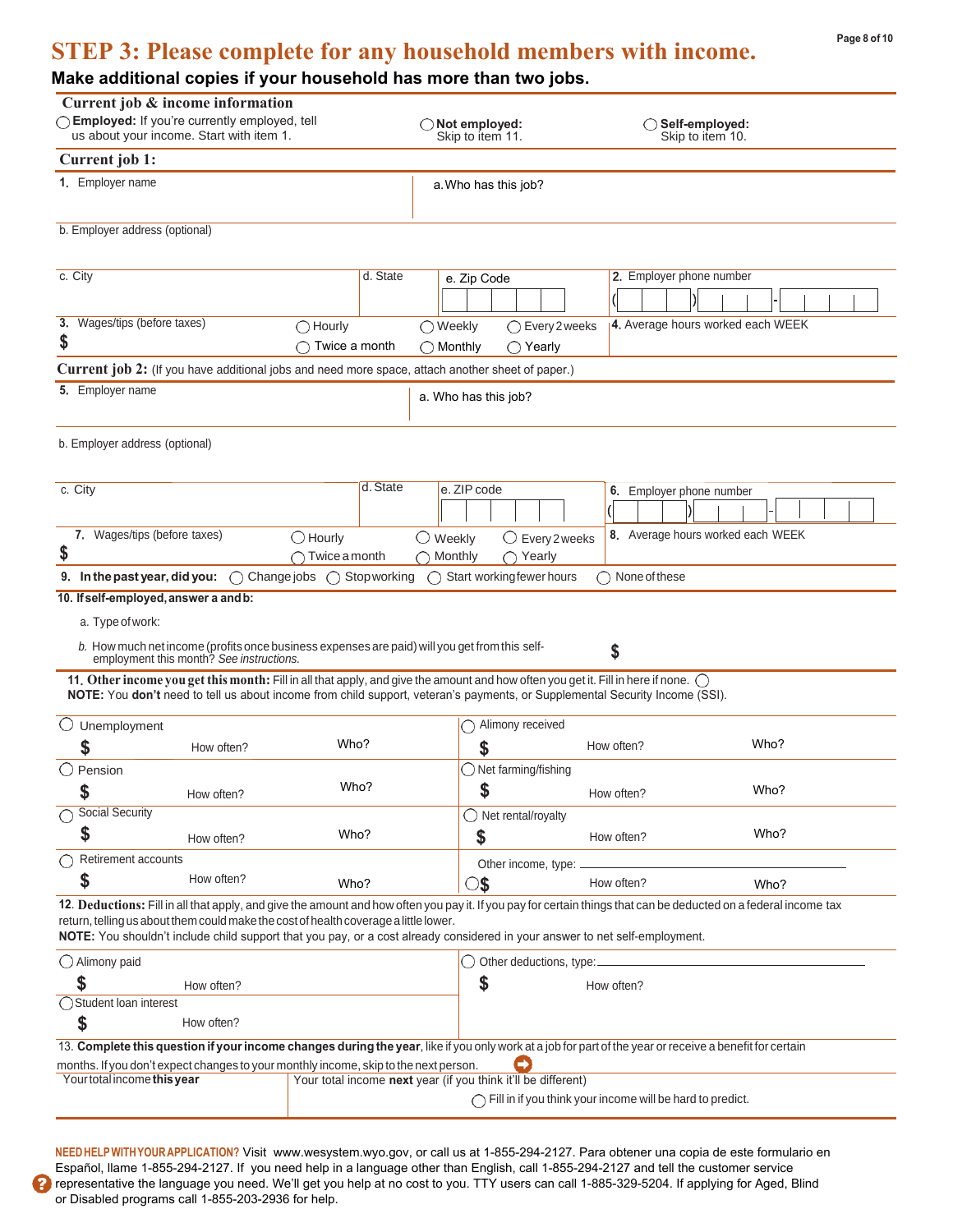## **STEP 4: American Indian or Alaska Native (AI/AN) household member(s)**

|                     | 1. Are you or is anyone in your household American Indian or Alaska Native?<br>$\bigcap$ NO. If no, continue to Step 5.<br>$\bigcirc$ YES. If yes, continue to Step 5, plus complete Appendix B and include with application.                                                                                                                                                                                                                                                                                                                                                                                                                                                                            |                                                                   |
|---------------------|----------------------------------------------------------------------------------------------------------------------------------------------------------------------------------------------------------------------------------------------------------------------------------------------------------------------------------------------------------------------------------------------------------------------------------------------------------------------------------------------------------------------------------------------------------------------------------------------------------------------------------------------------------------------------------------------------------|-------------------------------------------------------------------|
|                     | <b>STEP 5: Your household's health coverage</b>                                                                                                                                                                                                                                                                                                                                                                                                                                                                                                                                                                                                                                                          |                                                                   |
|                     | 1. Is anyone listed on this application offered health coverage from a job? Check yes even if the coverage is from someone else's job, like a parent or spouse, even<br>if they don't accept the coverage.                                                                                                                                                                                                                                                                                                                                                                                                                                                                                               |                                                                   |
|                     | $\bigcirc$ NO.                                                                                                                                                                                                                                                                                                                                                                                                                                                                                                                                                                                                                                                                                           |                                                                   |
|                     | 2. Is anyone enrolled in health coverage now?<br>$\bigcirc$ NO. If no, SKIP to Question 4.<br>YES. If yes, continue to question 3.                                                                                                                                                                                                                                                                                                                                                                                                                                                                                                                                                                       |                                                                   |
|                     | 3. Information about current health coverage. (Make a copy of this page if more than 2 people have health coverage now.)<br>Write the type of coverage, like employer insurance, COBRA, Medicaid, CHIP, Medicare, TRICARE, VA health care program, Peace Corps, or other.<br>(Don't tell us about TRICARE if you have Direct Care or Line of Duty.)                                                                                                                                                                                                                                                                                                                                                      |                                                                   |
|                     | Name of person enrolled in health coverage                                                                                                                                                                                                                                                                                                                                                                                                                                                                                                                                                                                                                                                               |                                                                   |
|                     | Type of coverage:<br>◯ COBRA ◯ Medicaid ◯ CHIP ◯ Medicare<br>$\bigcap$ Employer insurance                                                                                                                                                                                                                                                                                                                                                                                                                                                                                                                                                                                                                | ◯ TRICARE ◯ VA health care program<br>$\cap$ Peace Corps<br>Other |
| ERSON               | If it's employer insurance: (You'll also need to complete Appendix A.)<br>Name of health insurance company                                                                                                                                                                                                                                                                                                                                                                                                                                                                                                                                                                                               | Policy/ID number                                                  |
| ௳                   | Fill in if this is Marketplace health coverage.<br>If it's another kind of coverage:<br>Name of health insurance company                                                                                                                                                                                                                                                                                                                                                                                                                                                                                                                                                                                 | Policy/ID number                                                  |
|                     |                                                                                                                                                                                                                                                                                                                                                                                                                                                                                                                                                                                                                                                                                                          |                                                                   |
| ä                   | Name of person enrolled in health coverage _<br>Type of coverage:                                                                                                                                                                                                                                                                                                                                                                                                                                                                                                                                                                                                                                        |                                                                   |
| Ū,<br>$\alpha$<br>m | ○ COBRA ○ Medicaid ○ CHIP ○ Medicare ○ TRICARE ○ VA health care program<br>$\bigcap$ Employer insurance<br>If it's employer insurance: (You'll also need to complete Appendix A.)<br>Name of health insurance company                                                                                                                                                                                                                                                                                                                                                                                                                                                                                    | $\bigcap$ Peace Corps<br>Other<br>Policy/ID number                |
| $\mathbf{a}$        | $\bigcap$ Fill in if this is Marketplace health coverage.<br>If it's another kind of coverage:<br>Name of health insurance company                                                                                                                                                                                                                                                                                                                                                                                                                                                                                                                                                                       | Policy/ID number                                                  |
|                     |                                                                                                                                                                                                                                                                                                                                                                                                                                                                                                                                                                                                                                                                                                          |                                                                   |
|                     | 4. Has any child in your household who is applying for coverage had health coverage that has ended within the past 30 days?<br>$\bigcirc$ NO. If no, skip to Step 6<br>YES. If yes, please answer questions a-c.<br>a. If yes, who was covered under this policy?<br><u>examples and the contract of the set of the set of the set of the set of the set of the set of the set of the set of the set of the set of the set of the set of the set of th</u>                                                                                                                                                                                                                                               |                                                                   |
|                     | b. What date did the policy end?                                                                                                                                                                                                                                                                                                                                                                                                                                                                                                                                                                                                                                                                         |                                                                   |
|                     | c. Please specify the reason the policy ended                                                                                                                                                                                                                                                                                                                                                                                                                                                                                                                                                                                                                                                            |                                                                   |
|                     | $\bigcirc$ Termination of Job<br>◯ Coverage was provided under COBRA<br>◯ Coverage was too expensive<br>$\bigcirc$ Employer no longer offers health insurance<br>$\tilde{\bigcirc}$ Coverage was not accessible (example: coverage was through an HMO in another state)<br>$\bigcirc$ Coverage was for a specfic illness or body part (example cancer policy, vision or dental only)<br>◯ Coverage was specific to school-related activities (student accidental policy for sports)<br>$\bigcirc$ Coverage was Medicaid, Indian Health Services, or tribal health-realted<br>$\bigcirc$ Parent or gaurdian providing insurance became disabled or died, if so how much was the monthly premium? ________ |                                                                   |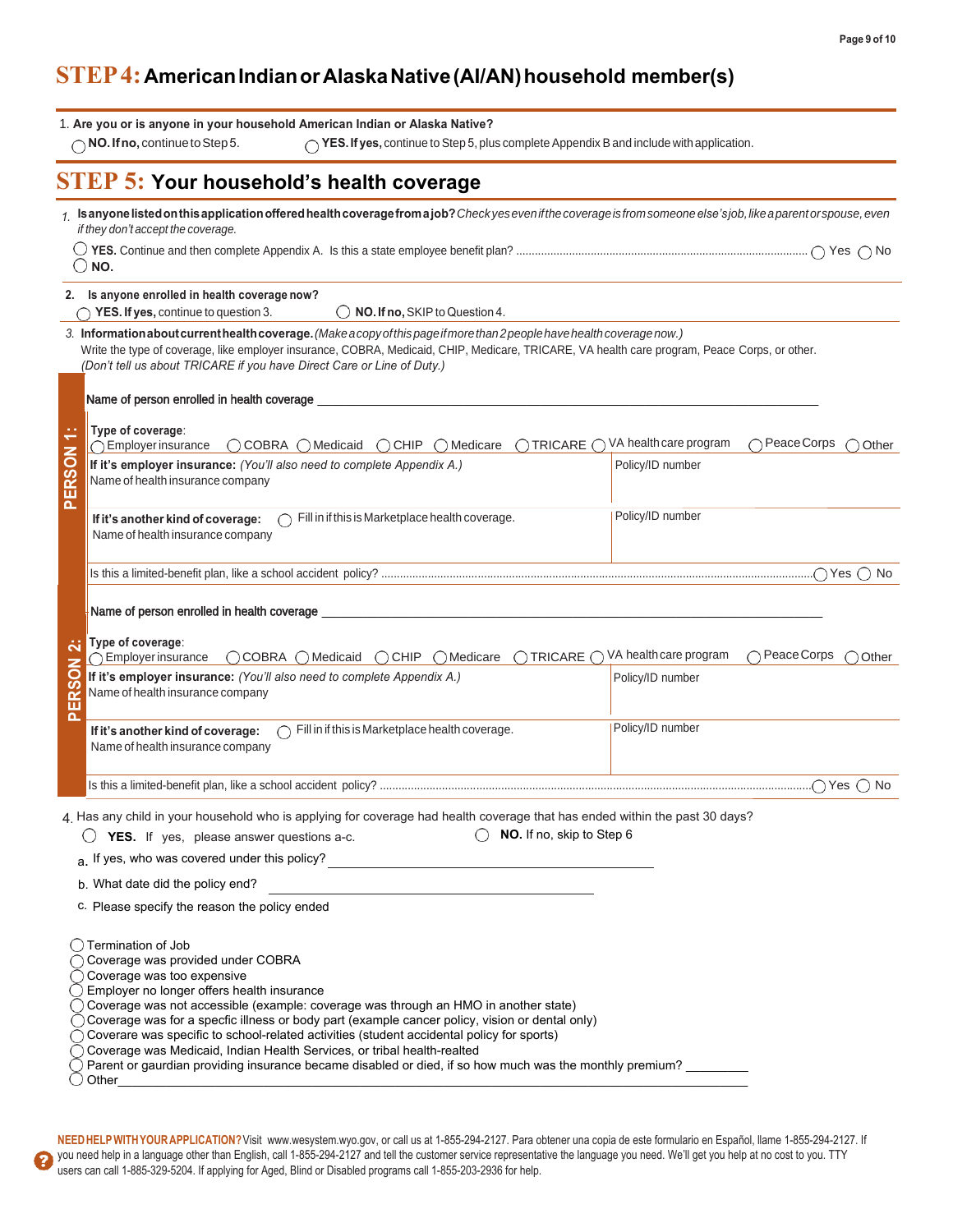### **STEP 6: Your agreement & signature**

| . Do you agree to allow Wyoming Medicaid to use income data, including information from tax returns, |  |  |  |
|------------------------------------------------------------------------------------------------------|--|--|--|
|                                                                                                      |  |  |  |

**for the next 5 years?** ............................................................................................................................................................................... Yes NoTomake iteasier todetermine your eligibility for help paying for coverage infuture years, you can agreetoallow Wyoming Medicaid touse updated income data, including information from tax returns. The Marketplace will send a notice and let you make any changes. The Marketplace will check to make sure you're still eligible, andmay have toask you toconfirm that your income still qualifies. Youcan optoutatany time.

**If no,** automatically update my information for the next:  $\bigcirc$  5 years  $\bigcirc$  4 years  $\bigcirc$  3 years  $\bigcirc$  2 years  $\bigcirc$  1 year

Don't use my tax data to renew my eligibility for help paying for health coverage (selecting this option may impact your ability to get help paying for coverage at ∩ renewal.)

| If yes, tell us the person's name. The name of the incarcerated person is: |  |
|----------------------------------------------------------------------------|--|

 $\bigcap$  Fill in here if this person is facing disposition of charges.

### **If anyone on this application is eligible for Medicaid:**

- I'm giving to the Medicaid agency our rights to pursue and get any money from other health insurance, legal settlements, or other third parties. I'm also giving to the Medicaid agency rights to pursue and get medical support from a spouse or parent.
- Does any child on this application have a parent living outside of the home? .................................................................................................... Yes No
- If yes, I know I'll be asked to cooperate with the agency that collects medical support from an absent parent. If I think that cooperating to collect medical support will harm me or my children, I can tell Medicaid and I may not have to cooperate.
- I'm signing this application under penalty of perjury, which means I've provided true answers to all the questions on this form to the best of my knowledge. I know that I may be subject to penalties under federal law if I intentionally provide false or untrue information.
- I know that I must tell Wyoming Medicaid within 10 days if anything changes (and is different than) what I wrote on this application. I can visit

**wesystem.wyo.gov** or call **1-855-297-2127** to report any changes. I understand that a change in my information could affect my eligibility as well as eligibility for member(s) of my household. To report changes to the Long Term Care Unit directly call 1-855-203-2936.

- I know that under federal law, discrimination isn't permitted on the basis of race, color, national origin, sex, age, sexual orientation, gender, identity, or disability. I can file a complaint of discrimination by visiting **hhs.gov/ocr/office/file**.
- I know that information on this form will be used only to determine eligibility for health coverage, help paying for coverage (if requested), and for lawful purposes of the Marketplace and programs that help pay for coverage.

We need this information to check your eligibility for help paying for health coverage if you choose to apply. We'll check your answers using information in our electronic databases and databases from the Internal Revenue Service (IRS), Social Security, the Department of Homeland Security, and/or a consumer reporting agency. If the information doesn't match, we may ask you to send us confirmation.

### **What should I do if I think my eligibility determination is wrong?**

If you don't agree with what you qualify for, in many cases, you can ask for an appeal. Please review your eligibility notice to find appeals instructions specific to each person in your household who applies for coverage, including how many days you have to request an appeal. Here's important information to consider when requesting an appeal:

- You can have someone request or participate in your appeal if you want to. That person can be a friend, relative, lawyer, or other individual. Or, you can request and participate in your appeal on your own.
- If you request an appeal, you may be able to keep your eligibility for coverage while your appeal is pending.
- The outcome of an appeal could change the eligibility of other members of your household.

To appeal your Wyoming Medicaid eligibility results, visit wesystem.wyo.gov or call the Wyoming Medicaid Customer Service Center at **1-855-294-2127**. TTY users should call **1-855-329-5204**. You can also mail an appeal request form or your own letter requesting an appeal to WDH-Customer Service Center, 3001 E. Pershing Blvd, Suite 125 Cheyenne, WY 82001.

**PERSON 1 should sign this application.** If you're an authorized representative, you may sign here as long as PERSON 1 signed Appendix C. If you are an adult acting responsibly for a child, you may sign here if you have completed Appendix C.

| ∩ignature∩<br>$-$<br>. . | Date signed (mm/dd/yyyy) |
|--------------------------|--------------------------|
|                          | И                        |

### **STEP 7: Mail completed application** Mail your signed application to:

**COMPLETE** this application by **SIGNING** above. Once **SIGNED** please send us your application. **PLEASE NOTE:** If you do not sign this application, it is not a valid application.

### **WDH-Customer Service Center 3001 E. Pershing Blvd, Suite 125 Cheyenne, WY 82001**

Fax your **signed** application to:

### **1-855-329-5205**

E-Mail your **signed** application to:

### **wesapplications@wyo.gov**

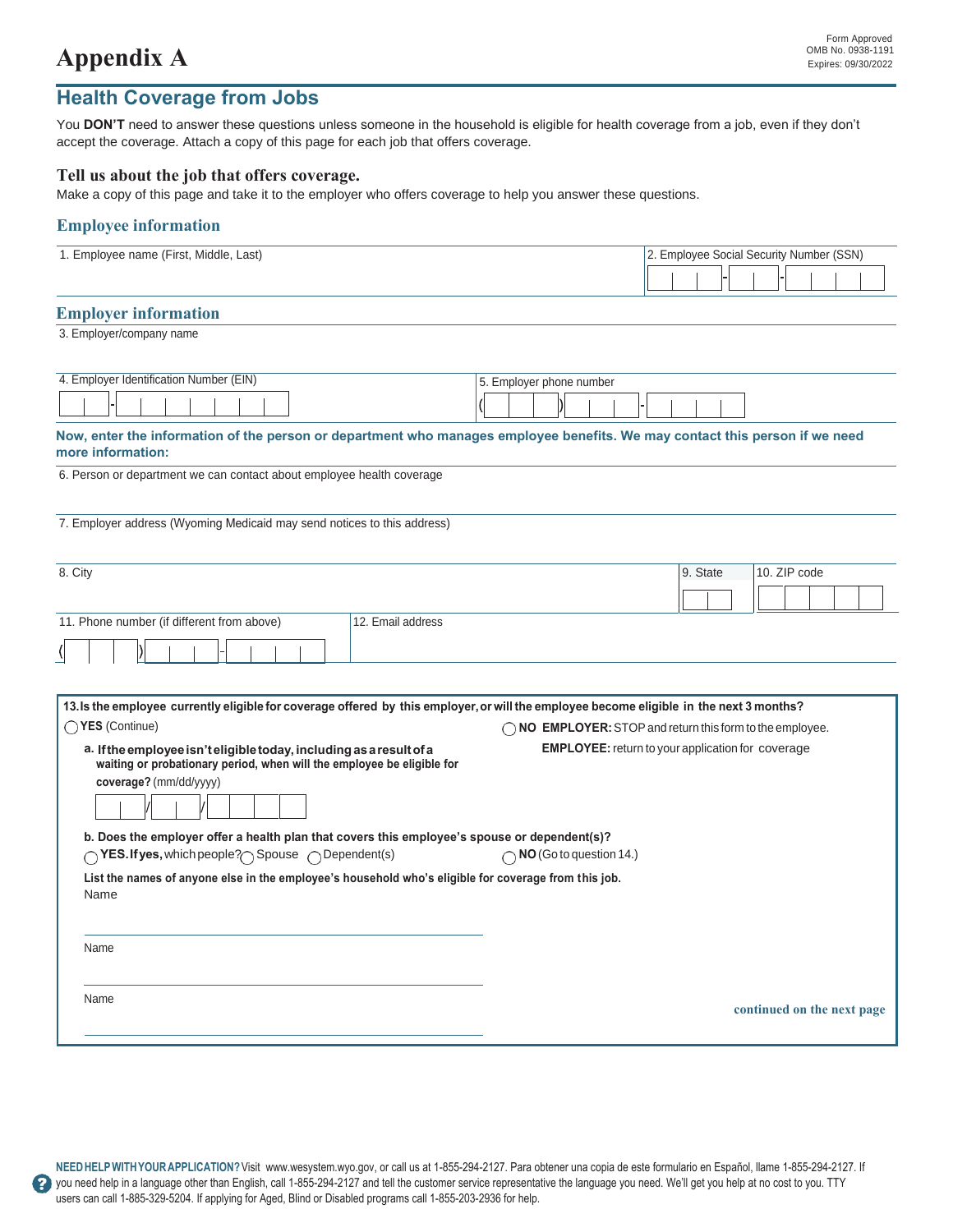### **Tell us about the health coverage offered by this employer.**

14. Does the employer offer a health plan that meets the minimum value standard\*?

◯ YES (Goto question 15.) ◯ NO (STOP and return this form to employee.)

15. How much would the employee have to pay forthe lowest cost plan offered **to the employee only** that meets the minimum value standard\*? Don't include family plans. NOTE: If the employer offers wellness programs, enter the premium that the employee would pay if the employee got the maximum discount for any tobacco cessation programs and didn't get any other discounts based on wellness programs.

**a.** Employee would pay this premium: **\$**

**NOTE:** Enter the lowest amount the employee could pay for health coverage.

| b. Employee would pay this amount: $\bigcirc$ Weekly $\bigcirc$ Every 2 weeks $\bigcirc$ Twice a month $\bigcirc$ Once a month $\bigcirc$ Quarterly $\bigcirc$ Yearly |  |  |  |  |  |  |
|-----------------------------------------------------------------------------------------------------------------------------------------------------------------------|--|--|--|--|--|--|
|-----------------------------------------------------------------------------------------------------------------------------------------------------------------------|--|--|--|--|--|--|

**NOTE:**Ifthepremiumchanges, comeback andupdateyourapplication.

\*A health plan meets the minimum value standard if it pays at least 60% of the total cost of medical services for a standard population and offers substantial coverage of hospital and doctor services. Most job-based plans meet the minimum value standard.

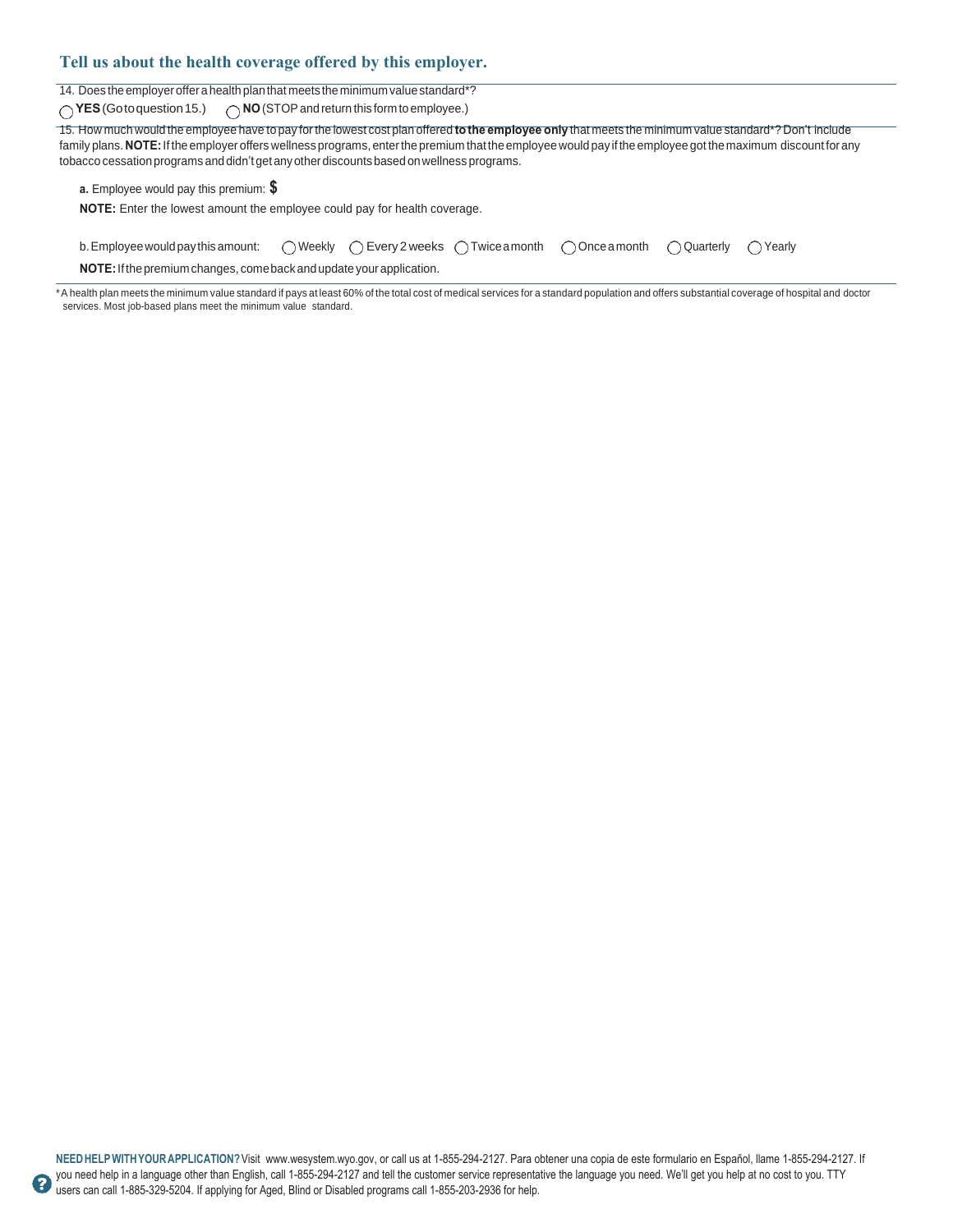### **American Indian or Alaska Native (AI/AN) Household Member(s)**

Complete this appendix if you or a household member are American Indian or Alaska Native and are applying for coverage. Submit this with your "Application for Health Coverage & Help Paying Costs."

### **Tell us about your American Indian or Alaska Native household member(s).**

American Indians and Alaska Natives can get services from the Indian Health Services, tribal health programs, or urban Indian health programs. They also may not have to pay cost sharing and may get special monthly enrollment periods. Answer the questions below to make sure your household gets the most help possible.

### **NOTE: If you have more people to include, make a copy of this page and attach.**

|                                      | 1. Name (First name, Middle name, Last name)                                                                                                                                                                                                                                                                                                                                                                                                                                                                                                                                                                                           |                            |                                                             |
|--------------------------------------|----------------------------------------------------------------------------------------------------------------------------------------------------------------------------------------------------------------------------------------------------------------------------------------------------------------------------------------------------------------------------------------------------------------------------------------------------------------------------------------------------------------------------------------------------------------------------------------------------------------------------------------|----------------------------|-------------------------------------------------------------|
|                                      |                                                                                                                                                                                                                                                                                                                                                                                                                                                                                                                                                                                                                                        |                            |                                                             |
|                                      | If yes, Tribe name:                                                                                                                                                                                                                                                                                                                                                                                                                                                                                                                                                                                                                    |                            | State tribe is located in:                                  |
| $\sim$<br>$\overline{}$              |                                                                                                                                                                                                                                                                                                                                                                                                                                                                                                                                                                                                                                        |                            |                                                             |
| ERSON<br>$\overline{\mathbf{a}}$     | 3. Has this person ever gotten a service from the Indian Health Service, a tribal health program,<br>If no, is this person eligible to get services from the Indian Health Service, tribal health programs,                                                                                                                                                                                                                                                                                                                                                                                                                            |                            | $\bigcap$ Yes $\bigcirc$ No<br>$\bigcirc$ Yes $\bigcirc$ No |
| <b>AI/AN</b>                         | 4. Certain money received may not be counted for Medicaid or the Children's Health Insurance Program (CHIP). List any income (amount and how often)<br>reported on your application that includes money from these sources:<br>Per capita payments from a tribe that come from natural resources, usage rights, leases, or royalties<br>Payments from natural resources, farming, ranching, fishing, leases, or royalties from land designated as Indian trust land by the Department of Interior<br>(including reservations and former reservations)<br>Money from selling things that have cultural significance<br>How often?<br>\$ |                            |                                                             |
|                                      |                                                                                                                                                                                                                                                                                                                                                                                                                                                                                                                                                                                                                                        |                            |                                                             |
|                                      | 1. Name (First name, Middle name, Last name)                                                                                                                                                                                                                                                                                                                                                                                                                                                                                                                                                                                           |                            |                                                             |
|                                      |                                                                                                                                                                                                                                                                                                                                                                                                                                                                                                                                                                                                                                        |                            |                                                             |
|                                      | If yes, Tribe name:                                                                                                                                                                                                                                                                                                                                                                                                                                                                                                                                                                                                                    | State tribe is located in: |                                                             |
| $\ddot{\mathbf{a}}$                  |                                                                                                                                                                                                                                                                                                                                                                                                                                                                                                                                                                                                                                        |                            |                                                             |
| z<br>$\overline{\mathbf{S}}$         | 3. Has this person ever gotten a service from the Indian Health Service, a tribal health program,                                                                                                                                                                                                                                                                                                                                                                                                                                                                                                                                      |                            | $\bigcap$ Yes $\bigcap$ No                                  |
| $\tilde{\mathbb{E}}$<br>$\mathbf{a}$ | If no, is this person eligible to get services from the Indian Health Service, tribal health programs,                                                                                                                                                                                                                                                                                                                                                                                                                                                                                                                                 |                            | $\bigcirc$ Yes $\bigcirc$ No                                |
| <b>NANIA</b>                         | 4. Certain money received may not be counted for Medicaid or the Children's Health Insurance Program (CHIP). List any income (amount and how often)<br>reported on your application that includes money from these sources:<br>Per capita payments from a tribe that come from natural resources, usage rights, leases, or royalties                                                                                                                                                                                                                                                                                                   |                            |                                                             |
|                                      |                                                                                                                                                                                                                                                                                                                                                                                                                                                                                                                                                                                                                                        |                            |                                                             |

|                     | Yes $\bigcap$ No                                                                                                                                                                                                                                                                                                                                                                                                                                                                                                                                                                                                                                                                                                                                                                                                                  |
|---------------------|-----------------------------------------------------------------------------------------------------------------------------------------------------------------------------------------------------------------------------------------------------------------------------------------------------------------------------------------------------------------------------------------------------------------------------------------------------------------------------------------------------------------------------------------------------------------------------------------------------------------------------------------------------------------------------------------------------------------------------------------------------------------------------------------------------------------------------------|
|                     | State tribe is located in:                                                                                                                                                                                                                                                                                                                                                                                                                                                                                                                                                                                                                                                                                                                                                                                                        |
|                     |                                                                                                                                                                                                                                                                                                                                                                                                                                                                                                                                                                                                                                                                                                                                                                                                                                   |
|                     | Yes ()No                                                                                                                                                                                                                                                                                                                                                                                                                                                                                                                                                                                                                                                                                                                                                                                                                          |
|                     | $\bigcap$ Yes $\bigcap$ No                                                                                                                                                                                                                                                                                                                                                                                                                                                                                                                                                                                                                                                                                                                                                                                                        |
|                     |                                                                                                                                                                                                                                                                                                                                                                                                                                                                                                                                                                                                                                                                                                                                                                                                                                   |
|                     |                                                                                                                                                                                                                                                                                                                                                                                                                                                                                                                                                                                                                                                                                                                                                                                                                                   |
| How often?          |                                                                                                                                                                                                                                                                                                                                                                                                                                                                                                                                                                                                                                                                                                                                                                                                                                   |
| If yes, Tribe name: | 3. Has this person ever gotten a service from the Indian Health Service, a tribal health program,<br>If no, is this person eligible to get services from the Indian Health Service, tribal health programs,<br>4. Certain money received may not be counted for Medicaid or the Children's Health Insurance Program (CHIP). List any income (amount and how often)<br>reported on your application that includes money from these sources:<br>Per capita payments from a tribe that come from natural resources, usage rights, leases, or royalties<br>Payments from natural resources, farming, ranching, fishing, leases, or royalties from land designated as Indian trust land by the Department of Interior<br>(including reservations and former reservations)<br>Money from selling things that have cultural significance |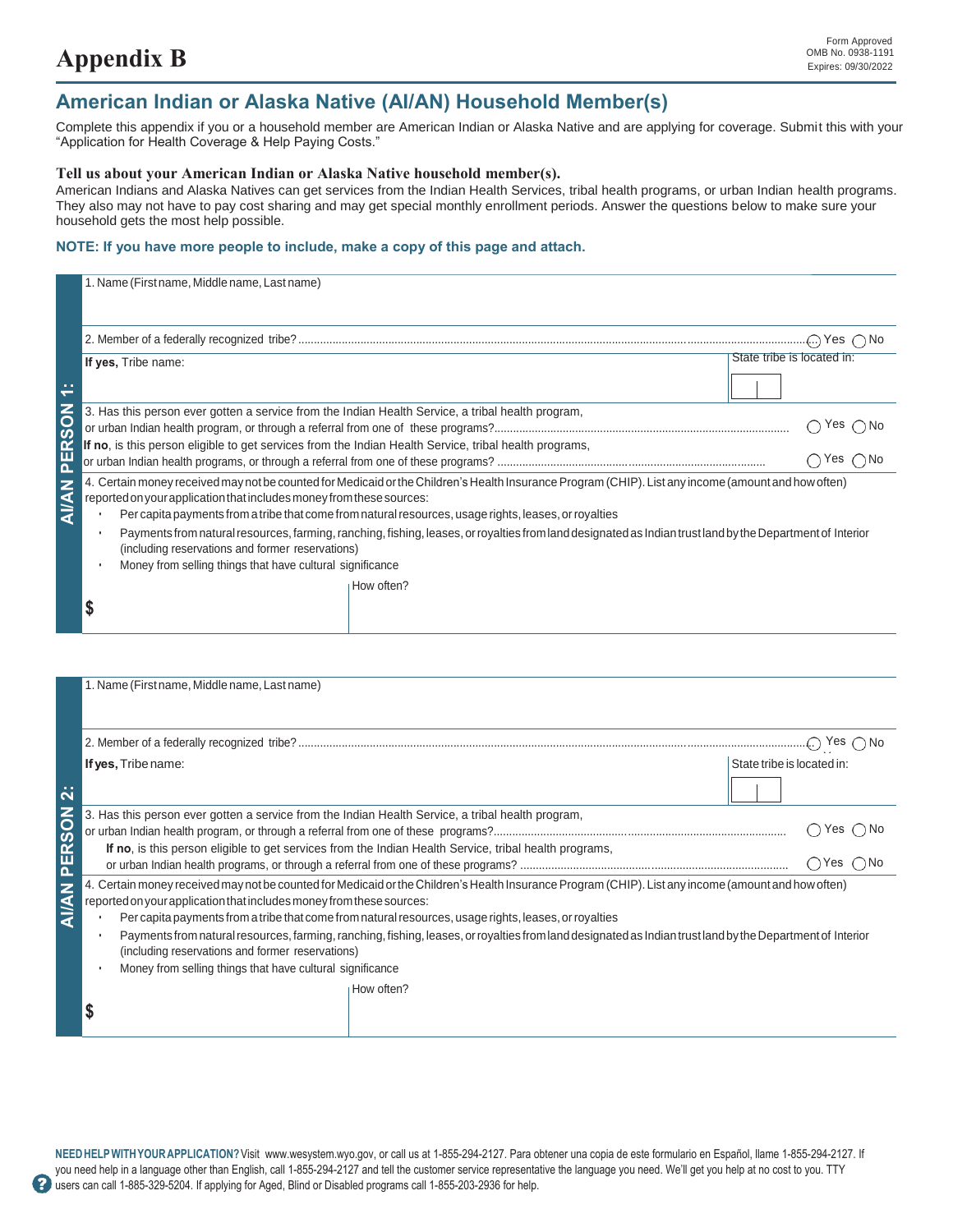# **Appendix C** Expires: 09/30/2022

### **Help completing this application**

### **For certified application counselors, navigators, agents, and brokers only**

Complete this section if you're a certified application counselor, navigator, agent, or broker filling out this application for somebody else.

1. Application start date (mm/dd/yyyy)

| 2. First name, Middle name, Last name, & Suffix                           |                                                                                                                                                                                                                                                                                                                                                                                                                                                                |
|---------------------------------------------------------------------------|----------------------------------------------------------------------------------------------------------------------------------------------------------------------------------------------------------------------------------------------------------------------------------------------------------------------------------------------------------------------------------------------------------------------------------------------------------------|
| 3. Organization name                                                      |                                                                                                                                                                                                                                                                                                                                                                                                                                                                |
| 4. ID number (if applicable)                                              | 5. Agents/Brokers only: NPN number                                                                                                                                                                                                                                                                                                                                                                                                                             |
| You can choose an authorized representative.<br>proof.                    | You can give a trusted person permission to talk about this application with us, see your information, and act for you on matters related to this<br>application, including getting information about your application and signing your application on your behalf. This person is called an "authorized"<br>representative." If you ever need to change or remove your authorized representative, contact Wyoming Medicaid If you're a legally appointed send |
| 1. Name of Authorized Representative (First Name, Middle Name, Last Name) |                                                                                                                                                                                                                                                                                                                                                                                                                                                                |
| 2. Mailing Address                                                        |                                                                                                                                                                                                                                                                                                                                                                                                                                                                |
| 3. City                                                                   | 4. State<br>5. ZIP code                                                                                                                                                                                                                                                                                                                                                                                                                                        |
| 6. Phone number                                                           | 7. Organization name (if applicable)                                                                                                                                                                                                                                                                                                                                                                                                                           |
| to this application.                                                      | By signing, you allow this person to sign your application, get official information about this application, and act for you on all future matters related                                                                                                                                                                                                                                                                                                     |
| 8. Signature of PERSON 1 listed on this application                       | 9. Date signed (mm/dd/yyyy)                                                                                                                                                                                                                                                                                                                                                                                                                                    |

### **Application signed by an adult for a minor applicant**

Please provide the information below if you are an adult, signing this application on behalf of a minor and are not their authorized representative. If you have signed the application, for a minor as an adult acting responsible for the applicant please complete the information below. This application is a legal document and is signed under penlty of perjury. The signer should only provide information of which they have knowledge. Wyoming Medicaid may contact you if additional information is needed. Information about the status of the application will not be released to you unless you are the authorized representative.

1. Name of Person Signing the Application (First Name, Middle Name, Last Name)

| 2. Address                                        |                              |          |             |
|---------------------------------------------------|------------------------------|----------|-------------|
| 3. City                                           |                              | 4. State | 5. ZIP code |
| 6. Phone number                                   | 7. Relationship to Applicant |          |             |
| 8. Name of facility/company/agency(if applicable) |                              |          |             |

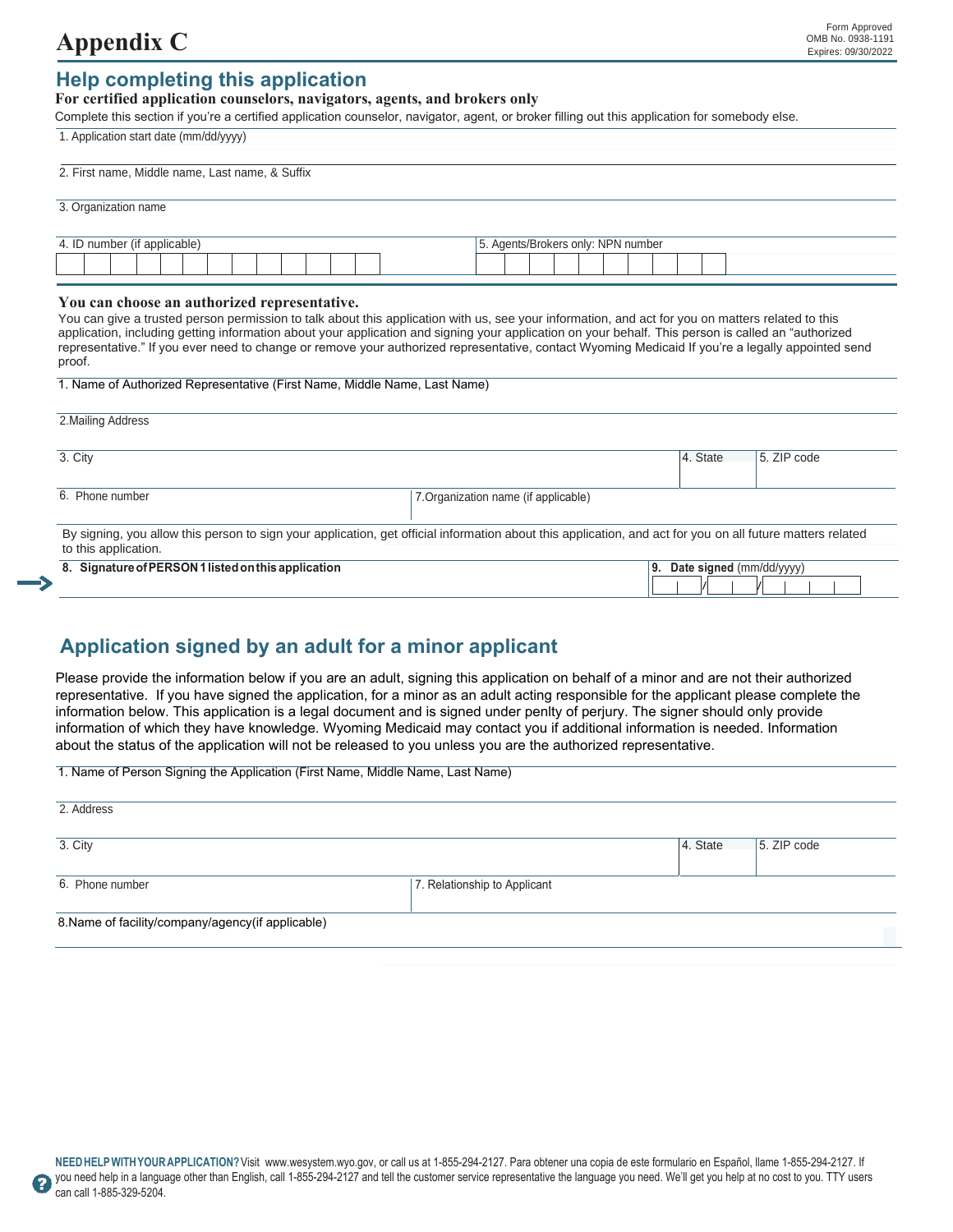# **APPENDIX D**

## **Additional Assistance for Aged, Blind, or Disabled Persons**

You **DON'T** need to answer these questions unless someone in the household is applying for Medicaid coverage because they are aged, blind, disabled, or wanting help with paying their Medicare premiums.

Please read all questions carefully and complete each section to the best of your ability. If you have any questions, you may call the Wyoming Medicaid Customer Service Center at **1-855-294-2127**, or the Wyoming Medicaid Long Term Care Unit at **1-855-203-2936**

### Estate Recovery

Before you apply, it is important that you know the State of Wyoming will pursue costs paid by Wyoming Medicaid from the estate of a Medicaid recipient, age 55 years or older or any age when a Medicaid recipient was an inpatient in a medical institution when they received medical assistance.

### Tell us about who is applying.

|                                                                                                                                                           | <b>PERSON 1</b>                                         | <b>PERSON 2</b>                                              |
|-----------------------------------------------------------------------------------------------------------------------------------------------------------|---------------------------------------------------------|--------------------------------------------------------------|
| 1. Name<br>(First name, Middle name, Last name)                                                                                                           | First<br>Middle                                         | First<br>Middle                                              |
|                                                                                                                                                           | Last                                                    | Last                                                         |
| 2. Is this person currently receiving or entitled to<br>Medicare?                                                                                         | $\Box$ Yes<br>×.<br><b>No</b>                           | $\Box$<br>Yes<br><b>No</b>                                   |
|                                                                                                                                                           | If yes, Medicare number:                                | If yes, Medicare number:                                     |
| 3. Has this person been covered by long term<br>care insurance that ended in the last three (3)<br>months?                                                | $\Box$ Yes<br>П<br><b>No</b>                            | $\Box$<br>Yes<br><b>No</b>                                   |
|                                                                                                                                                           | If yes, date insurance ended:                           | If yes, date insurance ended:                                |
|                                                                                                                                                           |                                                         |                                                              |
|                                                                                                                                                           | Reason insurance ended:                                 | Reason insurance ended:                                      |
|                                                                                                                                                           |                                                         |                                                              |
| 4. Is this person currently in a medical facility<br>or long term care facility, or do they plan to                                                       | $\Box$ Yes<br>$\vert \ \ \vert$<br><b>No</b>            | $\overline{\phantom{a}}$<br>Yes<br><b>No</b>                 |
| live in a long term care facility?                                                                                                                        | If yes, type of facility:<br>Hospital<br>□ Nursing Home | If yes, type of facility:<br>$\Box$ Hospital<br>Nursing Home |
|                                                                                                                                                           | <b>Assisted Living Facility</b>                         | <b>Assisted Living Facility</b>                              |
|                                                                                                                                                           | Other:                                                  | Other:                                                       |
|                                                                                                                                                           | Name of Facility:                                       | Name of Facility:                                            |
|                                                                                                                                                           |                                                         |                                                              |
|                                                                                                                                                           | Entry Date:                                             | Entry Date:                                                  |
|                                                                                                                                                           | $\overline{\text{DD}}$<br>MM                            | $\overline{\mathtt{DD}}$                                     |
| 5. Does this person require nursing home level<br>of care but wish to remain in their home or<br>require services based on a developmental<br>disability? | $\Box$ Yes<br>$\vert \ \ \vert$<br>No                   | Yes<br><b>No</b><br>$\Box$                                   |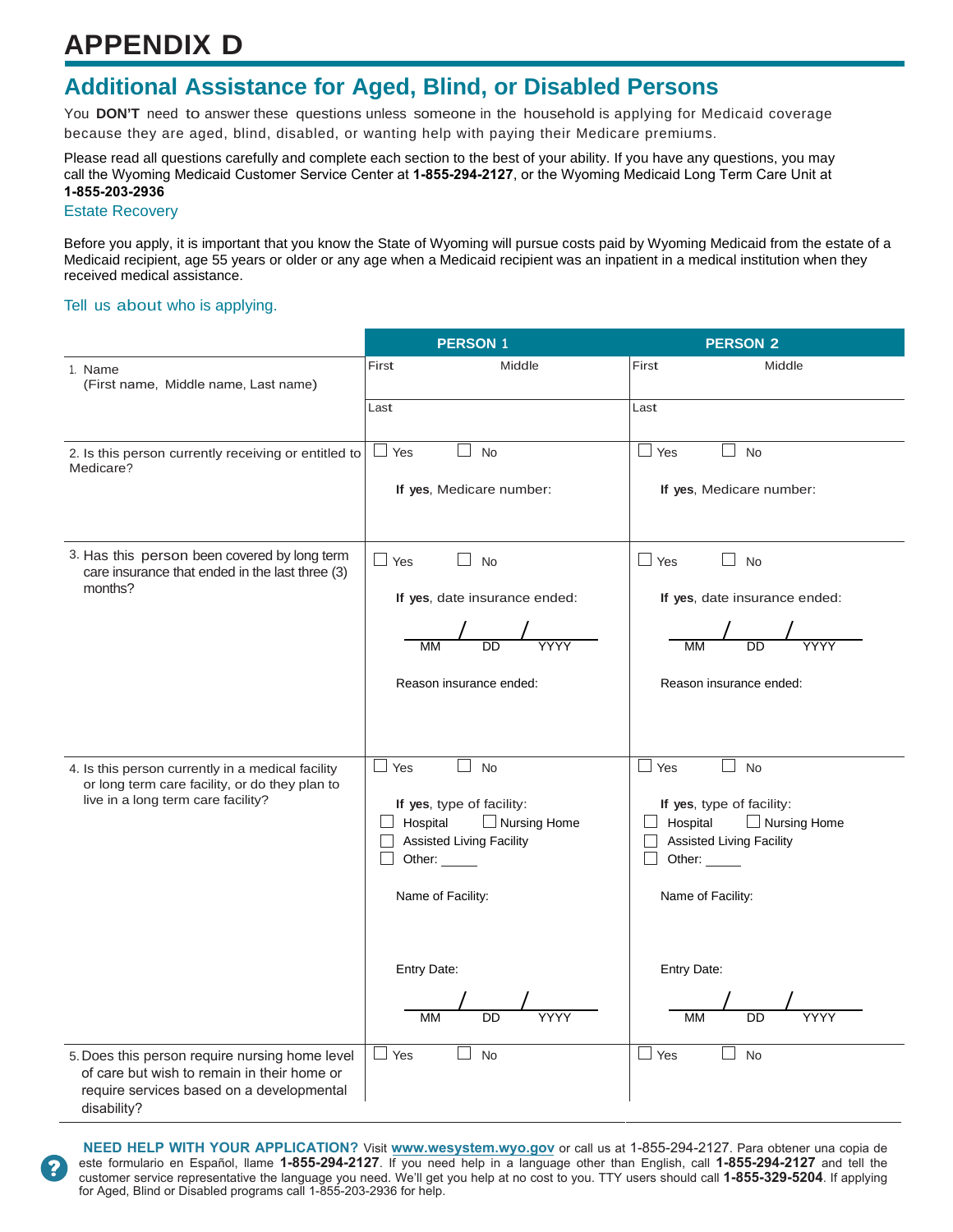|                                                                                                                            | <b>PERSON 1</b>                                                                                 | <b>PERSON 2</b>                                                                                 |
|----------------------------------------------------------------------------------------------------------------------------|-------------------------------------------------------------------------------------------------|-------------------------------------------------------------------------------------------------|
| 6. Does this person have a Companion or Care<br>Contract in Place?                                                         | $\Box$ Yes<br><b>No</b>                                                                         | <b>No</b><br>$\Box$ Yes                                                                         |
| 7. Has anyone in your household served in the<br>Armed Forces?                                                             | $\Box$ Yes<br><b>No</b><br>$\Box$<br>If yes, name of household member:                          | $\Box$ Yes<br>$\Box$ No<br>If yes, name of household member:                                    |
|                                                                                                                            |                                                                                                 |                                                                                                 |
| 8. Is this person the dependent of a veteran?                                                                              | $\Box$ Yes<br>$\Box$<br>No                                                                      | $\Box$ Yes<br>$\mathbb{Z}$<br>No                                                                |
|                                                                                                                            | If yes, relationship to veteran:<br>$\Box$ Child<br>Spouse<br>Parent                            | If yes, relationship to veteran:<br>$\Box$ Child<br>$\Box$ Spouse<br>Parent                     |
|                                                                                                                            | Name of Veteran:                                                                                | Name of Veteran:                                                                                |
|                                                                                                                            | Veteran's claim number:                                                                         | Veteran's claim number:                                                                         |
| 9. Does this person have any income not listed on<br>the Health Coverage Application?                                      | $\Box$ Yes<br>$\Box$<br><b>No</b>                                                               | $\Box$ Yes<br>$\Box$ No                                                                         |
| Examples include VA income, worker's<br>compensation monies, child support, etc.                                           | If yes, type of income:                                                                         | If yes, type of income:                                                                         |
|                                                                                                                            | Monthly Amount: \$                                                                              | Monthly Amount: \$                                                                              |
| 10. Has this person received or are they<br>expecting to receive a one-time payment,<br>such as a settlement, inheritance, | $\Box$ Yes<br>$\Box$<br>No                                                                      | $\Box$ Yes<br>$\mathsf{L}$<br><b>No</b>                                                         |
| retroactive payment, etc.?                                                                                                 | If yes, please list the date:                                                                   | If yes, please list the date:                                                                   |
|                                                                                                                            | <b>MM</b><br>DD                                                                                 | DD                                                                                              |
|                                                                                                                            | Amount: \$                                                                                      | Amount: \$                                                                                      |
| 11. Does this person receive money as a gift on a<br>monthly basis to pay expenses?                                        | No<br>$\overline{\phantom{a}}$<br>Yes                                                           | $\Box$ Yes<br>No                                                                                |
|                                                                                                                            | If yes, name of person providing payment:                                                       | If yes, name of person providing payment:                                                       |
|                                                                                                                            | Monthly Amount: \$                                                                              | Monthly Amount: \$                                                                              |
| 12. Has this person sold, transferred, traded, or<br>given away any items of value in the past 60                          | $\Box$ No<br>$\sqcup$ Yes<br>If yes, please list the date:                                      | $\Box$ No<br>ш<br>Yes<br>If yes, please list the date:                                          |
| months?<br>Examples include trusts, real estate,<br>automobiles, burial spaces, etc.                                       | $\frac{1}{\text{DD}}$ YYYY<br><b>MM</b><br>Item(s) sold, transferred, traded, or given<br>away: | $\frac{1}{\text{DD}}$ YYYY<br><b>MM</b><br>Item(s) sold, transferred, traded, or given<br>away: |
|                                                                                                                            | Value: \$                                                                                       | Value: \$                                                                                       |
|                                                                                                                            | Amount received from transaction:                                                               | Amount received from transaction:                                                               |
|                                                                                                                            | \$                                                                                              | \$                                                                                              |
|                                                                                                                            | Name of person who received the item:                                                           | Name of person who received the item:                                                           |

2

**NEED HELP WITH YOUR APPLICATION?** Visit **www.wesystem.wyo.gov** or call us at 1-855-294-2127. Para obtener una copia de este formulario en Español, llame 1-855-294-2127. If you need help in a language other than English, call 1-855-294-2127 and tell the<br>customer service representative the language you need. We'll get you help at no cost to

 $\sim$ 

 $\bar{z}$